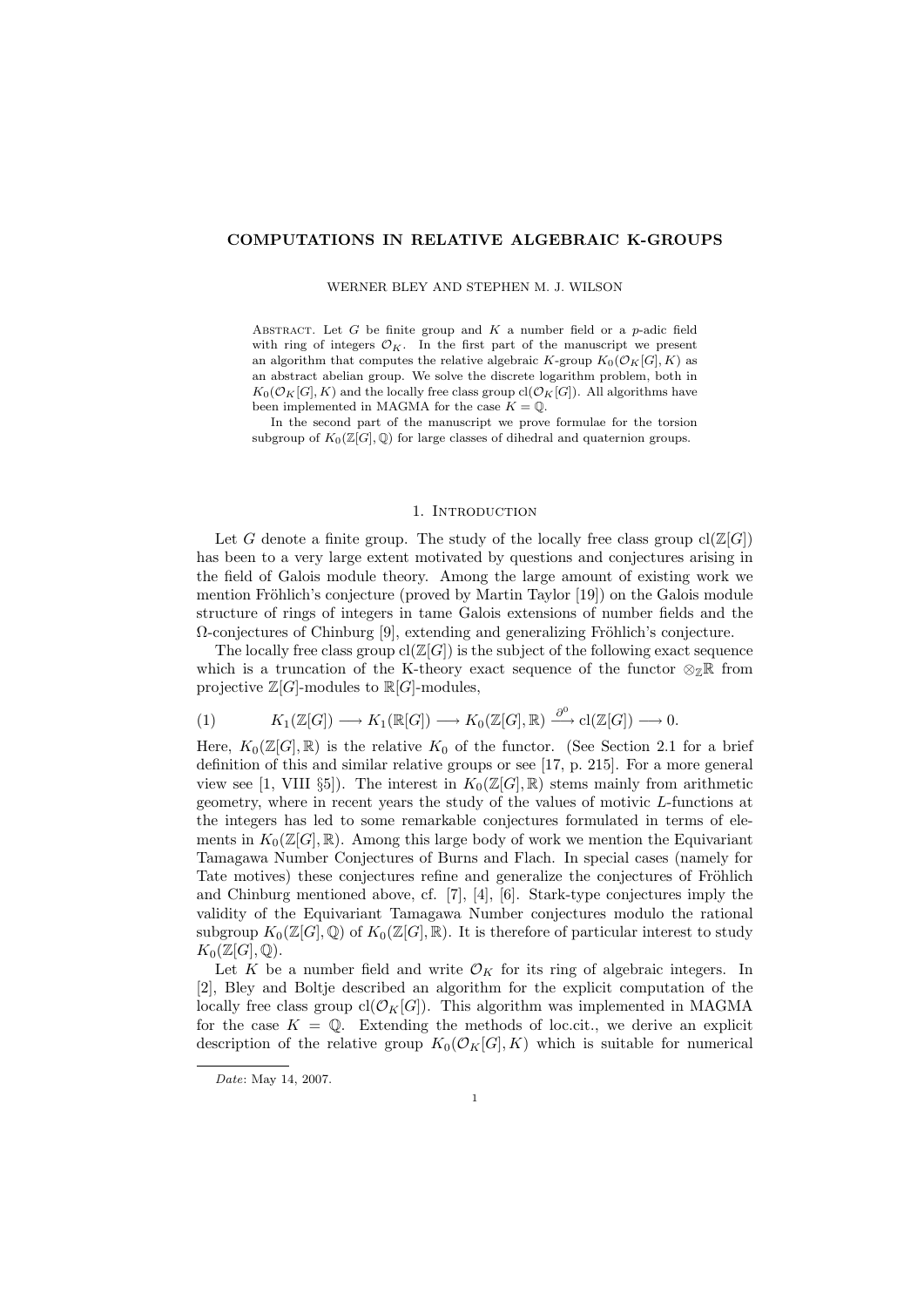computations. Based on this description we develop algorithms for the computation of  $K_0(\mathcal{O}_K[G], K)$ , as well as for the solution of the discrete logarithm problem in  $K_0(\mathcal{O}_K[G], K)$ . Using (1) together with an explicit description of  $\partial^0$  this also solves the discrete logarithm problem in  $cl(\mathcal{O}_K[G])$ . Finally, we describe how to compute the natural induction, restriction and quotient maps with respect to our explicit description of the relative group.

All algorithms have been implemented in MAGMA for  $K = \mathbb{Q}$ . We conclude the first part of the manuscript with some remarks on this implementation. The source code and tables of numerical results are available from

http://www.mathematik.uni-kassel.de/~ bley/pub.html.

The second part of this manuscript is motivated by the following two observations.

- (a) There were few theoretical results for checking the correctness of our implementation.
- (b) Our numerical results clearly show that for certain types of groups, namely dihedral and generalized quaternion groups, one could expect nice and systematic results.

We recall that the relative group that we target has a prime-by-prime decomposition

$$
K_0(\mathcal{O}_K[G], K) \simeq \coprod_{\mathfrak{p}} K_0(\mathcal{O}_{K_{\mathfrak{p}}}[G], K_{\mathfrak{p}}),
$$

where the coproduct extends over all non-zero prime ideals  $\mathfrak{p}$  of  $\mathcal{O}_K$ . Each of the groups  $K_0(\mathcal{O}_{K_{\mathfrak{p}}}[G], K_{\mathfrak{p}})$  is finitely generated and modulo torsion is simply described. (It is naturally isomorphic to the character group of G over  $K_{p}$ .) The more difficult and interesting part is its torsion subgroup,

$$
DT(\mathcal{O}_{K_{\mathfrak{p}}}[G]):=K_0(\mathcal{O}_{K_{\mathfrak{p}}}[G],K_{\mathfrak{p}})_{tors}.
$$

By using sequences derived from cartesian squares and the special opportunities afforded by twisted group rings (extending the methods of [21]) we prove the following results.

**Theorem 1.1.** Let G be a quaternion or dihedral group of order  $2^n m$  with  $(2, m) = 1$ . (a) Let p be prime such that  $p \mid m$  and  $p^2 \nmid m$ . Then

$$
DT(\mathbb{Z}_p[G]) \simeq \mathbb{F}_p^{\times} \times \prod_{1 < d \mid 2^{n-1}m/p} \left(\mathbb{F}_{p^{r_d}}^{\times}\right)^{s_d/r_d},
$$

where  $s_d$  is the order of the group  $U_d := (\mathbb{Z}/d\mathbb{Z})^{\times}/\{\pm 1\}$  and  $r_d$  is the order of p in  $U_d$ .

(b) Suppose that  $n = 2$  or 3. Then

$$
DT(\mathbb{Z}_{2}[G]) \simeq C_{2} \times C_{2}^{(n-2)\frac{m+1}{2}} \times \prod_{1 < d|m} (\mathbb{F}_{2^{r_d}}^{*})^{(n-1)s_d/r_d},
$$

where  $s_d$  is the order of the group  $U_d := (\mathbb{Z}/d\mathbb{Z})^{\times}/\{\pm 1\}$  and  $r_d$  is the order of 2 in  $U_d$ .

Our methods of proof apply to a much larger class of groups and we refer the reader to Theorem 8.15 for a general result on metacyclic groups. As a further example we state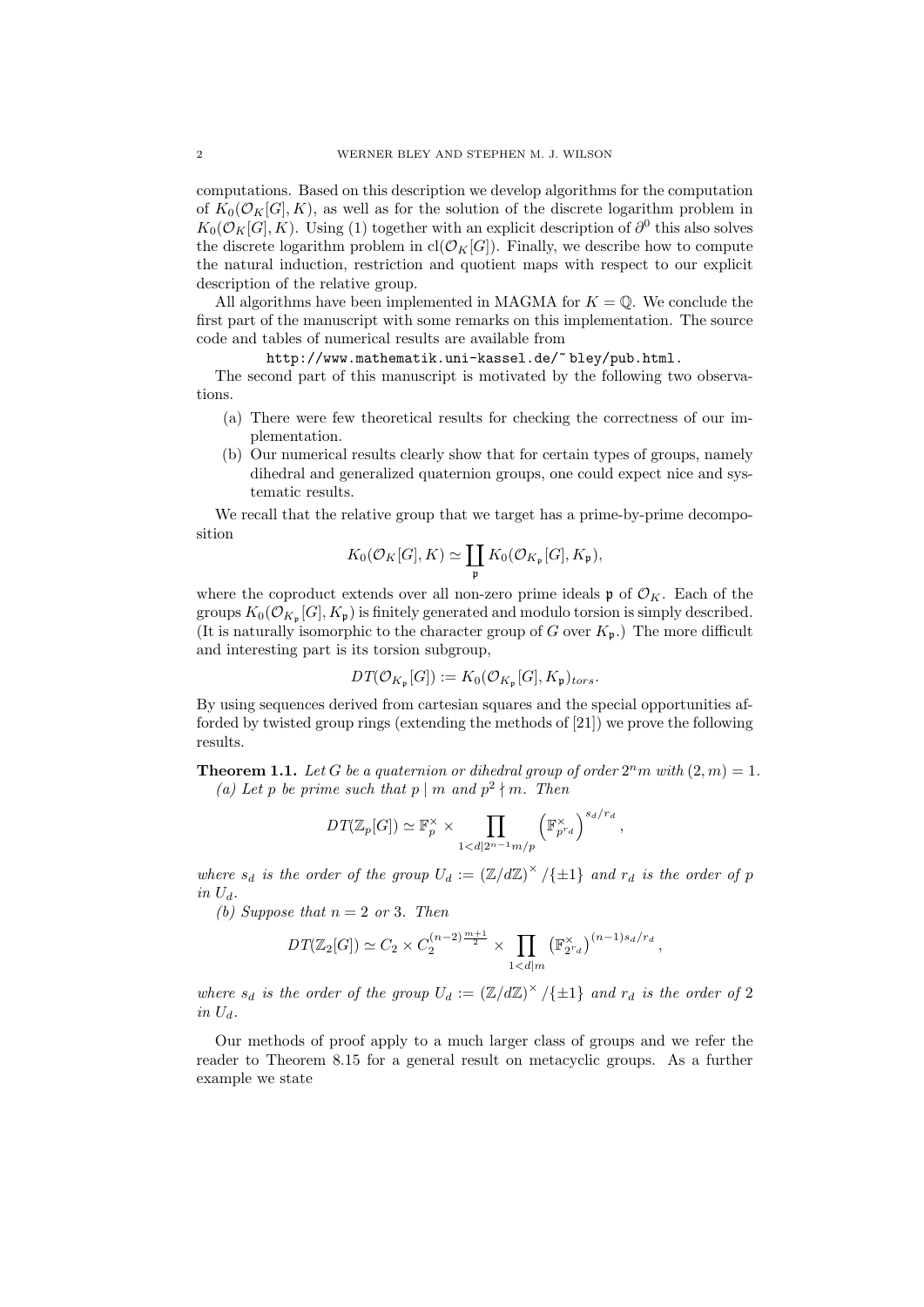**Theorem 1.2.** Let  $A_4$  be the alternating group of order 12. Then  $DT(\mathbb{Z}_3[A_4])$  and  $DT(\mathbb{Z}_2[A_4])$  both have order 2.

#### 2. Relative K-groups and their torsion

Much of this theory goes through very generally (see [1, Chapters VII to IX] and e.g.  $[22]$ ) but we restrict ourselves to the cases in point. We suppose that K is a finite extension field of  $\mathbb Q$  (the *global case*) or  $\mathbb Q_p$  (the *local case*). (After subsection 2.1 we assume that K itself is global). We put  $\mathcal{O}_K$  for the ring of integers of K. Indeed, if L is a sum,  $\oplus_i K_i$ , of such fields we put  $\mathcal{O}_L$  for its maximal order,  $\oplus_i \mathcal{O}_{K_i}$ , and we denote by  $I(L)$  the group of fractional ideals of  $\mathcal{O}_L$  (so  $I(L) \cong \bigoplus_i I(K_i)$ ).

We take A to be an  $\mathcal{O}_K$ -order in a semi-simple K-algebra A and we choose a maximal order M in A containing A. Since the index  $|\mathcal{M} : \mathcal{A}|$  is finite, there is a full (two-sided) ideal of M contained in  $\mathcal A$  (e.g.  $|\mathcal M : \mathcal A | \mathcal M$ ) and we choose such an ideal f, our *conductor*. We take C to be the centre,  $Z(A)$ , of A and we put  $\mathfrak{g} := \mathcal{O}_C \cap \mathfrak{f}$ .

2.1. Relative  $K$ -groups of arithmetic orders. In this subsection we recall the definition of the relative algebraic  $K$ -group of  $A$  with respect to the functor extending its base ring  $\mathcal{O}_K$  to a field. We recall also the basic exact sequences in which the relative group lies and relevant facts about reduced norms. We identify a formula for the torsion subgroup of the relative group. For a ring  $R$ , we write  $\mathcal{P}(R)$  for the category of finitely generated projective R-modules.

Let  $E/K$  be a field extension. We consider the category  $\Phi(\mathcal{P}(\mathcal{A}), \otimes_{\mathcal{O}_K} E)$  whose objects are triples  $(P, \varphi, Q)$ , where  $P, Q \in \mathcal{P}(\mathcal{A})$  and  $\varphi : P \otimes_{\mathcal{O}_K} E \longrightarrow Q \otimes_{\mathcal{O}_K} E$  is an isomorphism of  $A \otimes_K E$ -modules. A morphism  $(P, \varphi, Q) \longrightarrow (P_1, \varphi_1, Q_1)$  is a pair of morphisms  $u : P \longrightarrow P_1$ ,  $v : Q \longrightarrow Q_1$  of A-modules such that  $\varphi_1 \circ (u \otimes id_E) =$  $(v \otimes id_E) \circ \varphi$ . Clearly, this morphism is an isomorphism if and only if u and v are isomorphisms. We denote the isomorphism class of  $(P, \varphi, Q)$  by  $((P, \varphi, Q))$ . We say that a sequence  $0 \longrightarrow (P_1, \varphi_1, Q_1) \longrightarrow (P, \varphi, Q) \longrightarrow (P_2, \varphi_2, Q_2) \longrightarrow 0$  in this category is a short exact sequence if the component sequences  $0 \rightarrow P_1 \rightarrow P_2$  $P_2 \longrightarrow 0$  and  $0 \longrightarrow Q_1 \longrightarrow Q \longrightarrow Q_2 \longrightarrow 0$  are short exact sequences.

The group  $K_0(\mathcal{A}, \otimes_{\mathcal{O}_K} E)$ , the relative  $K_0$  of  $\mathcal A$  with respect to the functor  $\otimes_{\mathcal{O}_K} K$ , is the abelian group generated by isomorphism classes of such triples with relations  $((P, \varphi, Q)) - ((P_1, \varphi_1, Q_1)) - ((P_2, \varphi_2, Q_2))$  for each short exact sequence as above and  $((P,\varphi\psi,R)) - ((P,\psi,Q)) - ((Q,\varphi,R))$  for each  $P,Q,R \in \mathcal{P}(\mathcal{A})$  and isomorphisms  $\varphi: Q \otimes_{\mathcal{O}_K} E \longrightarrow R \otimes_{\mathcal{O}_K} E$  and  $\psi: P \otimes_{\mathcal{O}_K} E \longrightarrow Q \otimes_{\mathcal{O}_K} E$ . We write  $[P, \varphi, Q]$  for the image of  $(P, \varphi, Q)$  in  $K_0(A, \otimes_{\mathcal{O}_K} E)$ . If the ground field K is understood (as in the case where  $A = \mathcal{O}_K[G]$  for some finite group G) one often writes  $K_0(A, E)$  for  $K_0(A, \otimes_{\mathcal{O}_K} E)$ .

In fact, for any such E,  $K_0(A, K)$  may be identified with a subgroup of  $K_0(A, E)$ and is, indeed, the most interesting part. So we shall restrict our attention to  $K_0(\mathcal{A}, K)$ . It is worth noting that, as can be readily deduced from the work below, if A is commutative then the group,  $I(A)$ , of invertible fractional ideals of A is isomorphic to  $K_0(A, K)$  (by  $\mathfrak{a} \mapsto [\mathfrak{a}, 1, \mathcal{A}]$ ). Thus  $K_0(A, K)$  can be viewed as a (commutative) generalization of  $I(A)$  for non-commutative A.

We put  $DT(\mathcal{A})$  for the torsion subgroup of  $K_0(\mathcal{A}, K)$ . Note that up to a natural isomorphism  $K_0(\mathcal{A}, K)$  depends only on  $\mathcal{A}$ , since the functors,  $\otimes_{\mathbb{Z}} \mathbb{Q}$ ,  $\otimes_{\mathcal{O}_K} K$  and  $A\otimes_{\mathcal{A}}$  from  $\mathcal{P}(\mathcal{A})$  to  $\mathcal{P}(A)$  are isomorphic. Indeed,  $K_0(\mathcal{A}, K)$  has an alternative description as  $K_0(H^t(\mathcal{A}))$  (also written  $K_0(T(\mathcal{A}))$ , the Grothendieck group (with respect to exact sequences) of  $H^t(\mathcal{A})$ , the category of Z-torsion A-modules of finite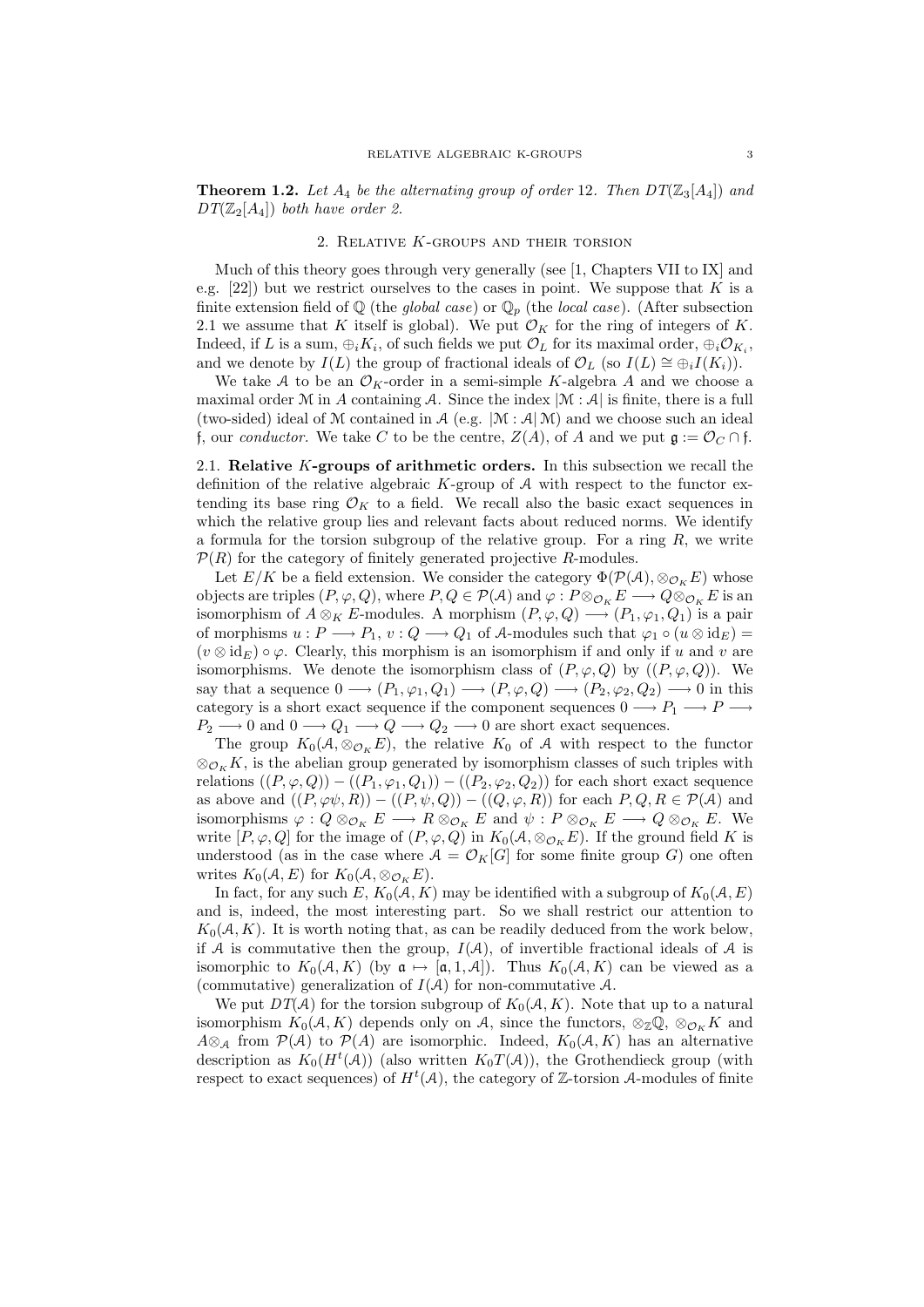projective dimension (see [1, p. 432]). It then follows from the Chinese Remainder Theorem that, for K global, we have the following decompositions induced by the localisation functors:

(2) 
$$
K_0(\mathcal{A}, K) \simeq \coprod_{\mathfrak{p}} K_0(\mathcal{A}_{\mathfrak{p}}, K_{\mathfrak{p}}), \quad DT(\mathcal{A}) \simeq \coprod_{\mathfrak{p}} DT(\mathcal{A}_{\mathfrak{p}}).
$$

Here the products run over all the non-zero prime ideals  $\mathfrak{p}$  of  $\mathcal{O}_K$ .

**Remark 2.1.** We choose our notation " $DT(A)$ " because (see Theorem 2.4(iii)) for a group ring A, at least,  $DT(\mathcal{A})$  bears a similar relation to  $K_0(\mathcal{A}, K) = K_0T(\mathcal{A})$  as the "kernel" subgroup,  $D(\mathcal{A})$  does to  $K_0(\mathcal{A})$ . Indeed,  $\partial^0$  maps  $DT(\mathcal{A})$  onto  $D(\mathcal{A})$ .

If  $\rho: R \to S$  is a ring homomorphism we write  $k_i(\rho): K_i(R) \to K_i(S)$  for the homomorphisms induced by  $S \otimes_R$ . We recall ([1, VII 5.3 or IX 6.3]) that our relative group, as this name suggests, fits into the exact sequence of the functor  $A\otimes_{\mathcal{A}}: \mathcal{P}(\mathcal{A})\to \mathcal{P}(A)$ :

(3) 
$$
K_1(\mathcal{A}) \stackrel{k_1(\lambda)}{\longrightarrow} K_1(\mathcal{A}) \stackrel{\delta_{\mathcal{A}}}{\longrightarrow} K_0(\mathcal{A}, K) \stackrel{\partial^0}{\longrightarrow} K_0(\mathcal{A}) \stackrel{k_0(\lambda)}{\longrightarrow} K_0(\mathcal{A})
$$

Here  $\delta_{\mathcal{A}}([A^n,\varphi]) = [\mathcal{A}^n,\varphi,\mathcal{A}^n], \quad \partial^0[P,\varphi,Q] = [P] - [Q] \text{ and } \lambda : \mathcal{A} \to \mathcal{A} \text{ is the }$ inclusion map.

We make considerable use of the reduced norm  $nr = nr_A : A^{\times} \to C^{\times}$  and its extension and restriction to  $K_1(A)$  and  $K_1(\mathcal{A})$ , which we shall also denote nr. In view of (2) our work on the relative group will be almost exclusively with local orders, even if we keep a global order in mind. We now group together a number of the local results to which we shall need to refer. Recall that  $SK_1(\mathcal{A})$  is the kernel of the reduced norm on  $K_1(\mathcal{A})$ .

Theorem 2.2. In the local case:

- (i) nr :  $K_1(A) \longrightarrow C^{\times}$  is an isomorphism and  $\operatorname{nr}(A^{\times}) = C^{\times}$ .
- (ii)  $\operatorname{nr}_A \circ \delta_A^{-1}$  induces an isomorphism  $\overline{\operatorname{n}}_A : \delta_A(K_1(A)) \longrightarrow C^{\times}/\operatorname{nr}(K_1(A)).$ This is natural with respect to extension of order: if  $\mathcal B$  is an order containing A then we have a commutative square.

$$
\begin{array}{ccc}\n\delta_{\mathcal{A}}(K_1(A)) & \xrightarrow{\overline{\mathbf{n}}_{\mathcal{A}}} & C^{\times}/\mathrm{nr}(K_1(\mathcal{A})) \\
\downarrow [\mathcal{B} \otimes_{\mathcal{A}}] & & \downarrow \\
\delta_{\mathcal{B}}(K_1(A)) & \xrightarrow{\overline{\mathbf{n}}_{\mathcal{B}}} & C^{\times}/\mathrm{nr}(K_1(\mathcal{B}))\n\end{array}
$$

- (iii) The map  $\mathcal{A}^{\times} \longrightarrow K_1(\mathcal{A})$  is surjective and so  $\text{nr}(\mathcal{A}^{\times}) = \text{nr}(K_1(\mathcal{A})).$
- (iv) If A is hereditary then  $\operatorname{nr}(\mathcal{A}^{\times}) = \mathcal{O}_{C}^{\times}$ .
- (v) If A is commutative then  $SK_1(\mathcal{A}) = \{0\}$  and  $nr : K_1(\mathcal{A}) \longrightarrow \mathcal{A}^{\times}$  is an isomorphism.
- (vi)  $K_0(\mathcal{A})$  is torsion free.

*Proof.* (i) We have  $\text{nr}(A^{\times}) = \text{nr}(K_1(A)) = C^{\times}$  (see e.g. [8, Theorem 7.48] or [20, X, Prop. 6]) and, by Wang's theorem [18],  $SK_1(A) = \{0\}$  (but this case is due to Nakayama and Matsushima [15]).

(ii)  $\overline{n}_A$  is the composition of the two isomorphisms

$$
\delta_{\mathcal{A}}(K_1(A)) \xrightarrow{(\delta_{\mathcal{A}}^{-1})} K_1(A)/\mathrm{img}(K_1(\mathcal{A})) \xrightarrow{(\mathrm{nr}_A)} C^{\times}/\mathrm{nr}(K_1(\mathcal{A})).
$$

The naturality follows from the fact that  $[\mathcal{B}\otimes_{\mathcal{A}}] \circ \delta_{\mathcal{A}} = \delta_{\mathcal{B}}$ . (iii), (v) & (vi) See  $[1, IX 1.4]$  (A is semilocal). (iv) See e.g. [22, Theorem 2].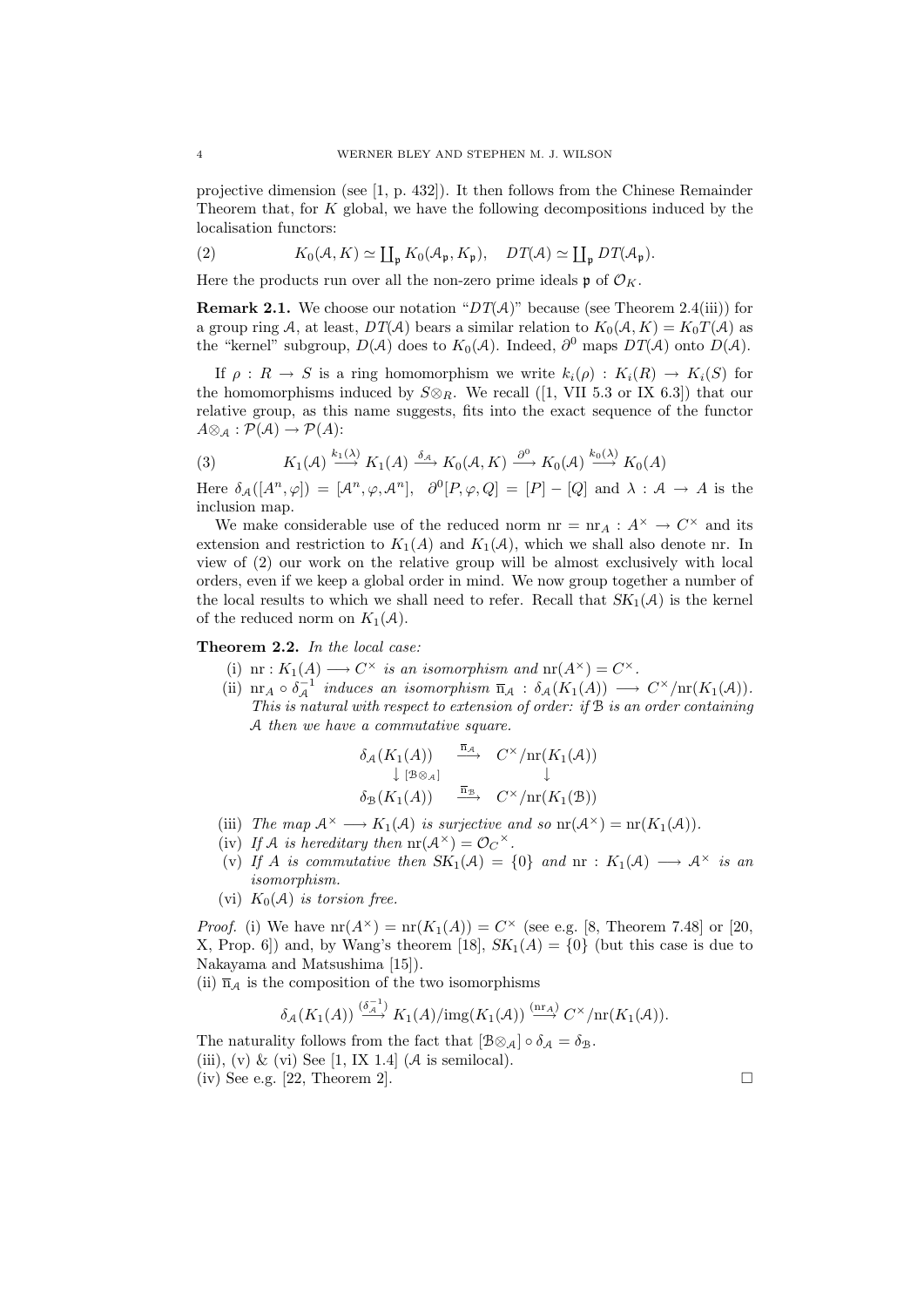Part (ii) is a little unsatisfactory as it involves the rather ad hoc  $\delta_A(K_1(A))$ (though this may be nicely described as the subgroup of triples involving only free modules). The situation for group rings is neater.

## Theorem 2.3. In the local case, if A is a group ring or a maximal order then

- (i) In (3),  $k_0(\lambda)$  is an isomorphism and so  $\delta_{\mathcal{A}}(K_1(A)) = K_0(\mathcal{A}, K)$ .
- (ii)  $\overline{n}_A$  is an isomorphism  $\overline{n}_A : K_0(A, K) \to C^{\times}/\mathrm{nr}(K_1(A)).$
- (iii) If A is a maximal order then  $\overline{n}_A : K_0(A, K) \longrightarrow C^{\times}/\mathcal{O}_C^{\times} \cong I(C)$ .

*Proof.* (i) See [1, X 1.3 & 1.4]  $-A$  satisfies the Cartan condition ([1, X 1.7 & 1.8]). For (ii) see Theorem 2.2(ii) and for (iii) see Theorem 2.2(iv).  $\Box$ 

It follows from Theorem 2.3(i) (after a certain amount of diagram chasing) that, in the global case, if A is a group ring or a maximal order then the cokernel of  $\delta_{\mathcal{A}}$ consists of the locally trivial elements of  $K_0(\mathcal{A})$ , that is  $cl(\mathcal{A})$ , the locally free class group. So we have an exact sequence

(4) 
$$
K_1(\mathcal{A}) \longrightarrow K_1(\mathcal{A}) \longrightarrow K_0(\mathcal{A}, K) \longrightarrow \text{cl}(\mathcal{A}) \longrightarrow 0
$$

(see [8, Th. (32.1)] or [22, (7)]).

We can now give a formula for  $DT(\mathcal{A})$  in terms of reduced norms.

Theorem 2.4. In the local case:

- (i)  $\overline{n}_A$  gives an isomorphism from DT(A) to  $\mathcal{O}_C^{\times}/\text{nr}(A^{\times})$ , and this group is finite.
- (ii) If A is hereditary then  $DT(A) = \{0\}.$
- (iii) The map on relative groups induced by ring extension  $(\mathcal{M} \otimes_{\mathcal{A}})$  from A to a maximal order gives an exact sequence

(5) 
$$
0 \longrightarrow DT(\mathcal{A}) \hookrightarrow \delta_{\mathcal{A}}(K_1(\mathcal{A})) \stackrel{[{\mathcal{M}} \otimes]}{\longrightarrow} K_0({\mathcal{M}}, K) \longrightarrow 0.
$$

(iv) Non-canonically,  $\delta_A(K_1(A)) \cong I(C) \times DT(A)$ 

*Proof.* Note first that by (3) and Theorem 2.2(vi),  $DT(A) \subseteq \delta_A(K_1(A))$  so that  $DT(A) = \delta_A(K_1(A))_{\text{tors}}$ . By Theorem 2.2(ii) and Corollary 2.3, we have a commutative diagram with exact rows and vertical isomorphisms (the one on the left being forced by the other two):

(6) 
$$
\begin{array}{ccccccccc}\n & 0 & \longrightarrow & \ker([\mathcal{M}\otimes]) & \longrightarrow & \delta_{\mathcal{A}}(K_1(A)) & \stackrel{[\mathcal{M}\otimes]}{\longrightarrow} & K_0(\mathcal{M}, K) & \longrightarrow 0 \\
 & & \downarrow \wr \overline{\mathfrak{n}}_{\mathcal{A}} & & \downarrow \wr \overline{\mathfrak{n}}_{\mathcal{M}}\n\end{array}
$$

$$
0 \longrightarrow \mathcal{O}_C^{\times}/\mathrm{nr}(\mathcal{A}^{\times}) \longrightarrow C^{\times}/\mathrm{nr}(\mathcal{A}^{\times}) \longrightarrow C^{\times}/\mathcal{O}_C^{\times} \longrightarrow 0
$$

We find (recall that the conductor f was chosen above) that

$$
\left| \mathcal{O}_C^\times / \mathrm{nr}(\mathcal{A}^\times) \right| = \left| \mathrm{nr}(\mathcal{M}^\times) / \mathrm{nr}(\mathcal{A}^\times) \right| \leq \left| \mathcal{M}^\times / \mathcal{A}^\times \right| \leq \left| \mathcal{M}^\times / (\mathbb{Z}_p + \mathfrak{f})^\times \right|
$$
  

$$
\leq \left| (\mathcal{M}/\mathfrak{f})^\times \right| < |\mathcal{M}/\mathfrak{f}|.
$$

So ker( $[\mathcal{M}\otimes] \cong \mathcal{O}_C^{\times}/\mathrm{nr}(\mathcal{A}^{\times})$ ) is finite. Moreover  $K_0(\mathcal{M}, K) \cong I(C)$  is torsion free. Thus

$$
DT(\mathcal{A}) = \ker([\mathcal{M} \otimes] \cong \mathcal{O}_C^\times / \mathrm{nr}(\mathcal{A}^\times))
$$

and we have parts (i) and (iii). Morover, since  $I(C)$  is torsion free, (5) splits and part (iv) follows.

Also, part (ii) follows from part (i) and Theorem 2.2(iv).  $\Box$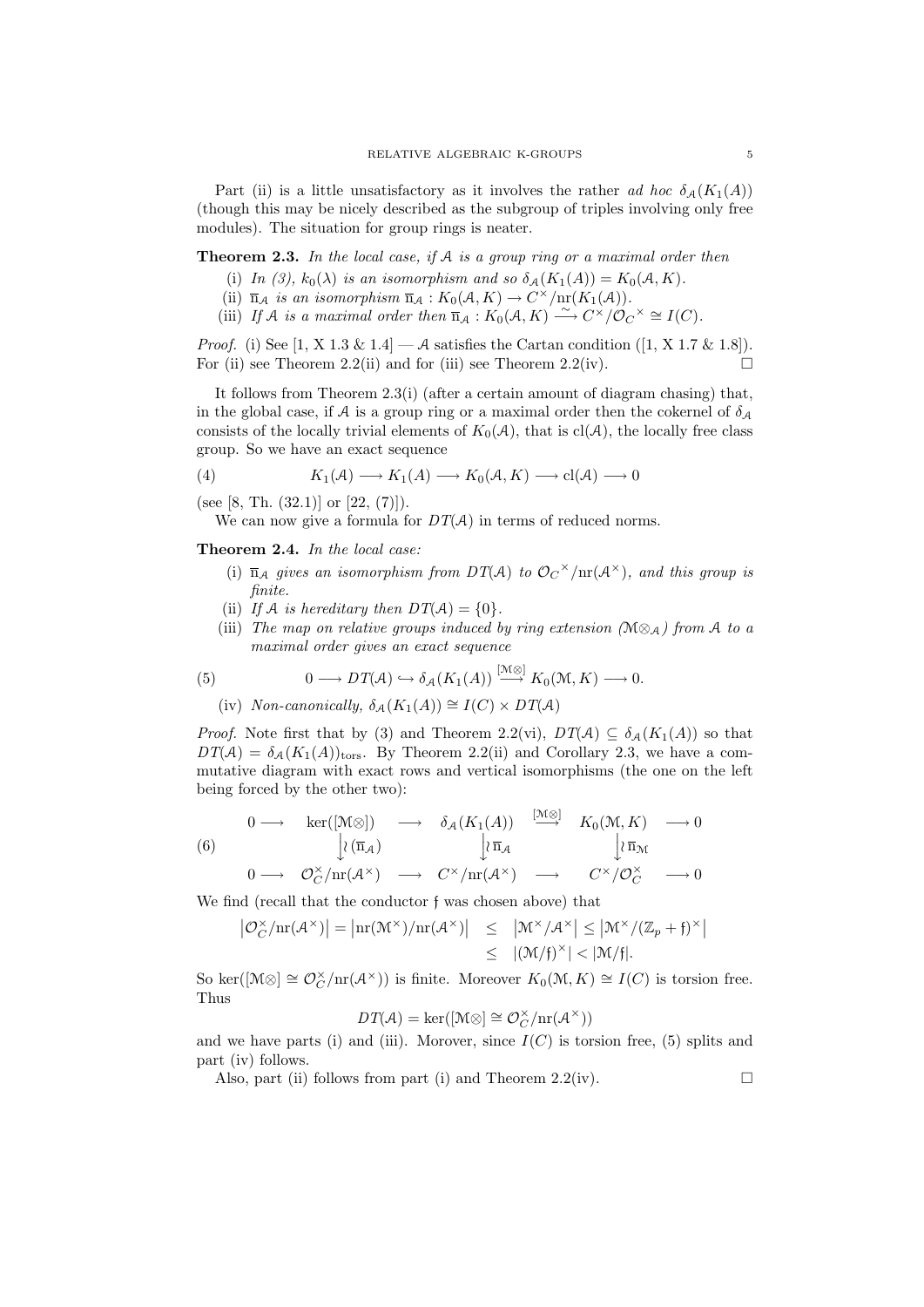In the global case  $A_{\mathfrak{p}}$  is a maximal order for all but finitely many maximal ideals  $\mathfrak{p}$  of  $\mathcal{O}_K$  so we have from (2):

**Corollary 2.5.** In the global case, also,  $DT(A)$  is finite.

We now give a description of  $DT(A)$  in terms of calculable finite groups. Recall we have chosen a conductor f for A relative to M and that  $\mathfrak{g} = \mathfrak{f} \cap C$ .

**Theorem 2.6.** (i) The reduced norm on  $A$  induces a homomorphism

$$
\mu: K_1(\mathcal{A}/\mathfrak{f}) \longrightarrow (\mathcal{O}_C/\mathfrak{g})^{\times}.
$$

(ii) We have a canonical isomorphism  $DT(A) \xrightarrow{\sim} \text{cok}(\mu)$ . In the local case it is induced by  $\overline{n}_A$ .

Proof. We consider the local case first.

(i) Put  $U_f(\mathcal{A}) := \{a \in \mathcal{A}^\times \mid a \equiv 1 \mod f\}$ . Note that  $U_f(\mathcal{A}) = U_f(\mathcal{M})$ . By [2, Cor. 2.4],  $\text{nr}(U_f(\mathcal{A})) = U_{\mathfrak{q}}(\mathcal{O}_C)$ . Whence, also,  $\text{nr}(U_{fM}(M)) = U_{\mathfrak{q}}(\mathcal{O}_C)$ , where  $M = \text{Mat}_n(\mathcal{A})$ . Thus the reduced norm induces a map

$$
\tilde{\mu} : GL(\mathcal{A}/\mathfrak{f}) \longrightarrow (\mathcal{O}_C/\mathfrak{g})^{\times}.
$$

and hence the map  $\mu$  of (i).

(ii) We can now construct a diagram with exact rows:

$$
\begin{array}{ccccccc}\n0 \to & U_{\mathfrak{f}}(\mathcal{A}) & \longrightarrow & \mathcal{A}^{\times} & \longrightarrow & (\mathcal{A}/\mathfrak{f})^{\times} & \to 0 \\
& \downarrow \text{ nr} & & \downarrow \text{ nr} & & \downarrow \mu' \\
0 \to & U_{\mathfrak{g}}(\mathcal{O}_C) & \longrightarrow & \mathcal{O}_C^{\times} & \longrightarrow & (\mathcal{O}_C/\mathfrak{g})^{\times} & \to 0\n\end{array}
$$

where  $\mu'$  factors via  $\mu$  and has the same image since the map from  $(\mathcal{A}/f)^{\times}$  to  $K_1(\mathcal{A}/\mathfrak{f})$  is surjective (the ring is semilocal). Now, since the left hand vertical map is surjective the cokernels of the other two are isomorphic. By Theorem 2.4(i) the cokernel of the central arrow is canonically isomorphic to  $DT(\mathcal{A})$ .

In the global case, for each maximal ideal  $\mathfrak{p}$  of  $\mathcal{O}_K$  the work above gives us maps

(7) 
$$
\mu_{\mathfrak{p}}: K_1(\mathcal{A}_{\mathfrak{p}}/\mathfrak{f}_{\mathfrak{p}}) \to ((\mathcal{O}_C)_{\mathfrak{p}}/\mathfrak{g}_{\mathfrak{p}})^{\times}
$$

and then isomorphisms induced by the Chinese Remainder Theorem give us our homomorphism  $\mu$  as the composite

$$
\mu: K_1(\mathcal{A}/\mathfrak{f}) \stackrel{\sim}{\longrightarrow} \coprod_{\mathfrak{p}} K_1(\mathcal{A}_{\mathfrak{p}}/\mathfrak{f}_{\mathfrak{p}}) \stackrel{\coprod \mu_{\mathfrak{p}}}{\longrightarrow} \coprod_{\mathfrak{p}} ((\mathcal{O}_C)_{\mathfrak{p}}/\mathfrak{g}_{\mathfrak{p}})^{\times} \stackrel{\sim}{\longrightarrow} (\mathcal{O}_C/\mathfrak{g})^{\times}.
$$

Thus we obtain the composite isomorphism:

(8) 
$$
DT(\mathcal{A}) \stackrel{\sim}{\longrightarrow} \coprod_{\mathfrak{p}} DT(\mathcal{A}_{\mathfrak{p}}) \stackrel{\sim}{\longrightarrow} \coprod_{\mathfrak{p}} \text{cok}(\mu_{\mathfrak{p}}) \stackrel{\sim}{\longrightarrow} \text{cok}(\mu).
$$

2.2. Local decomposition and uniformising parameters. In this section, continuing with the assigments and notation established above, we assume the global case (so K is a finite extension of  $\mathbb{Q}$ ) and set up notation to deal with the decomposition of A and the further decomposition of  $A_{\mathfrak{p}}$  for maximal ideals  $\mathfrak{p}$  of  $\mathcal{O}_K$ . We finish by describing how, in the case where  $A$  is a group ring, we set up an explicit isomorphism between  $K_0(\mathcal{A}_{\mathfrak{p}}, K_{\mathfrak{p}})$  and  $I(C_{\mathfrak{p}}) \times \text{cok}(\mu_{\mathfrak{p}})$ .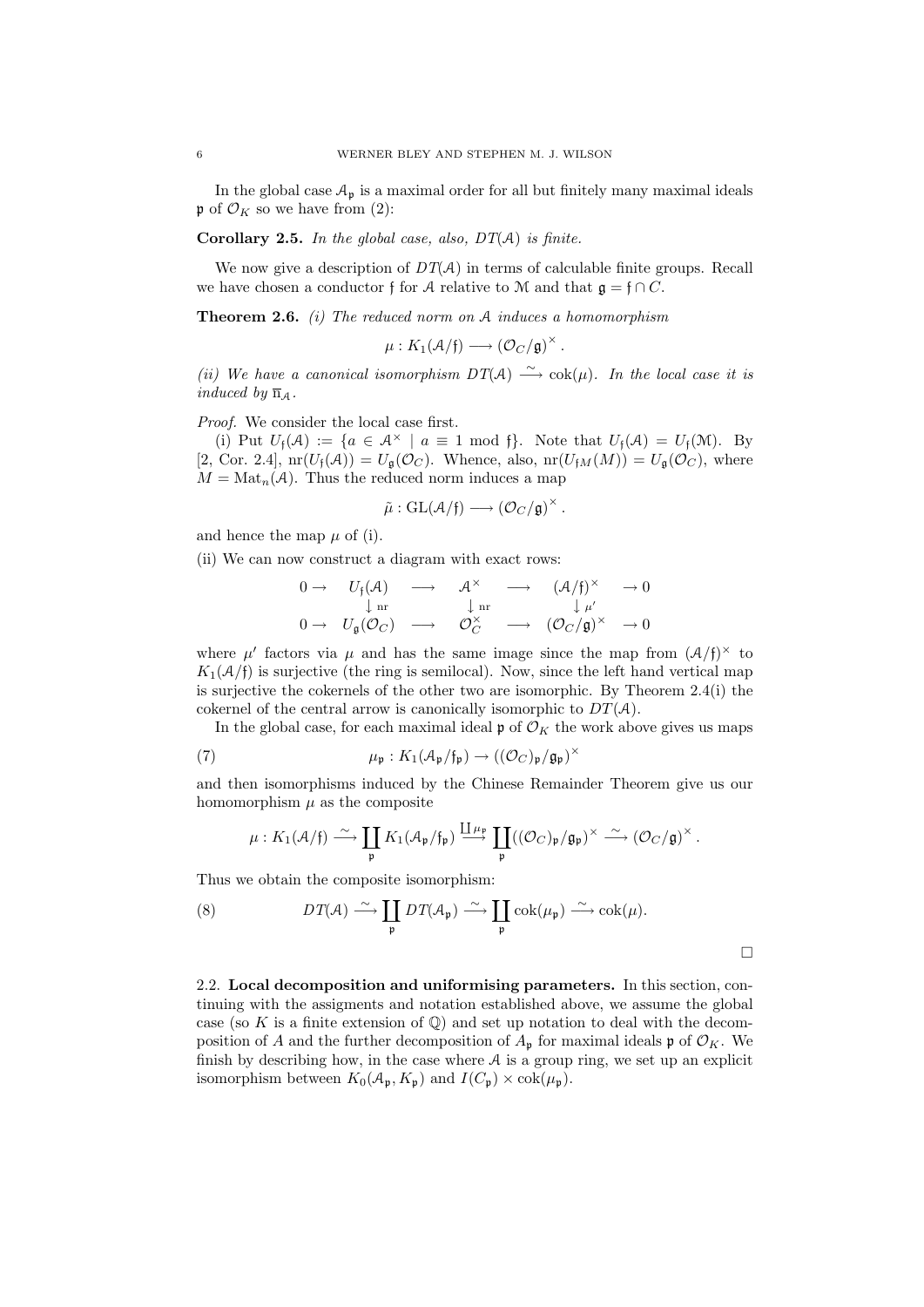The primitive idempotents of  $C = Z(A)$  will be denoted by  $e_1, \ldots, e_r$ . For  $i = 1, \ldots, r$ , we set  $A_i := Ae_i$ . Then

$$
(9) \t\t A = A_1 \oplus \cdots \oplus A_r
$$

is a decomposition into the indecomposable ideals  $A_i$  of A. Each  $A_i$  is a K-algebra with identity element  $e_i$ . By Wedderburn's Theorem, the centers  $K_i := Z(A_i)$ are finite field extensions of K via  $K \to K_i$ ,  $\alpha \mapsto \alpha e_i$ , and we have K-algebra isomorphisms  $A_i \cong \text{Mat}_{n_i}(D_i)$  for each  $i = 1, \ldots, r$ , where  $D_i$  is a division ring with  $Z(D_i) \cong K_i$ . The Wedderburn decomposition (9) induces decompositions

$$
(10) \tC = K_1 \oplus \cdots \oplus K_r
$$

and

(11) 
$$
\mathcal{O}_C = \mathcal{O}_{K_1} \oplus \cdots \oplus \mathcal{O}_{K_r}.
$$

Since M is a maximal  $\mathcal{O}_K$ -order of A, it contains the central idempotents  $e_i$  and decomposes into  $\mathcal{M} = \mathcal{M}_1 \oplus \cdots \oplus \mathcal{M}_r$  with  $\mathcal{M}_i := \mathcal{M}e_i$ . As a consequence, the ideal f of M also decomposes into  $f = f_1 \oplus \cdots \oplus f_r$  with ideals  $f_i = fe_i$  of  $\mathcal{M}_i$  and the ideal  $\mathfrak{g} = \mathcal{O}_C \cap \mathfrak{f}$  of  $\mathcal{O}_C$  decomposes similarly into ideals  $\mathfrak{g}_i = \mathfrak{ge}_i$  of  $\mathcal{O}_{K_i}$ .

In the following **p** will usually stand for a maximal ideal of  $\mathcal{O}_K$ . For an  $\mathcal{O}_K$ module M we write  $M_{\mathfrak{p}}$  for the completion at  $\mathfrak{p}$ . We let

$$
J(A) := \{ (a_{\mathfrak{p}})_{\mathfrak{p}} \in \prod_{\mathfrak{p}} A_{\mathfrak{p}}^{\times} \mid a_{\mathfrak{p}} \in A_{\mathfrak{p}}^{\times} \text{ for almost all } \mathfrak{p} \}
$$

denote the ("finite") idèles of A and write  $U(\mathcal{A}) = \prod_{\mathfrak{p}} \mathcal{A}_{\mathfrak{p}}^{\times}$  for the subgroup of unit idèles. Here p runs through all maximal ideals of  $\mathcal{O}_K$ . One has canonical isomorphisms

(12) 
$$
A_{\mathfrak{p}} \cong K_{\mathfrak{p}} \otimes_K A \cong \bigoplus_{i=1}^r K_{\mathfrak{p}} \otimes_K A_i \cong \bigoplus_{i=1}^r K_{\mathfrak{p}} \otimes_K K_i \otimes_{K_i} A_i
$$

$$
\cong \bigoplus_{i=1}^r \bigoplus_{\mathfrak{P}} (K_i)_{\mathfrak{P}} \otimes_{K_i} A_i \cong \bigoplus_{i,\mathfrak{P}} A_{i,\mathfrak{P}}
$$

involving various completions, where, for given  $i \in \{1, \ldots, r\}$ ,  $\mathfrak{P}$  runs through all maximal ideals of  $\mathcal{O}_{K_i}$  dividing **p** and  $A_{i,\mathfrak{P}}$  is defined as  $(A_i)_{\mathfrak{P}}$ . More generally, for any  $\mathcal{O}_{K_i}$ -submodule  $\mathcal{L}_i$  of  $A_i$ , we denote by  $\mathcal{L}_{i,\mathfrak{P}}$  the  $\mathfrak{P}$ -adic completion of  $\mathcal{L}_i$ . Using the above isomorphism, we will often write elements of  $J(A)$ , resp.  $A_{\mathfrak{p}}$ , as tuples  $(a_i, \mathfrak{p})_{i,\mathfrak{P}},$  where  $\mathfrak{P}$  ranges over all maximal ideals of  $\mathcal{O}_{K_i}$ , resp. over those that contain  $\mathfrak p$ . Similarly we denote by  $J(C)$  the group of idèles of C. Again one has a canonical isomorphism

(13) 
$$
C_{\mathfrak{p}} \cong \bigoplus_{i, \mathfrak{P}} K_{i, \mathfrak{P}}
$$

and we will write elements in  $J(C)$ , resp.  $C_{\mathfrak{p}}$ , often in the form  $(\alpha_{i,\mathfrak{P}})_{i,\mathfrak{P}}$ .

Although the torsion subgroup  $DT(A)$  of  $K_0(A, K)$  is its most interesting part, we need to be able to deal with the whole of  $K_0(A, K) \cong \coprod_{\mathfrak{p}} K_0(A_{\mathfrak{p}}, K_{\mathfrak{p}})$  for most applications. In the following proposition we give the way in which we will represent  $K_0(\mathcal{A}_{\mathfrak{p}}, K_{\mathfrak{p}})$  in the case where A is a group ring. (This will do in any case where  $\delta_{\mathcal{A}_{\mathfrak{p}}}$  is surjective but, in general, the more varied possibilities for local projectives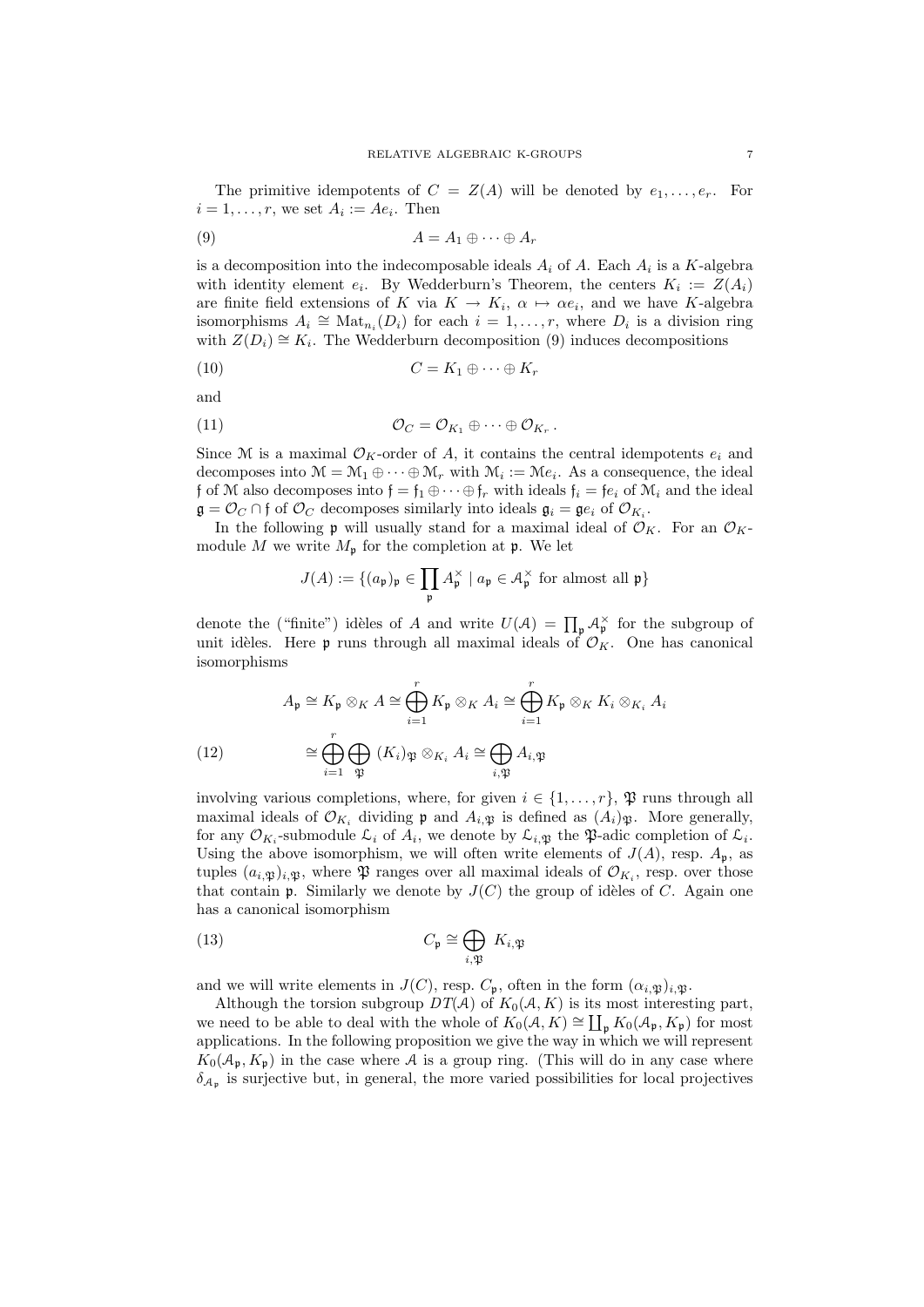will need to be taken into account.) We put  $\mathfrak{g}_{i,\mathfrak{p}}$  for the p-part,  $(\mathfrak{g}_i)_{\mathfrak{p}} \cap K_i$ , of  $\mathfrak{g}_i$ and we will use the decomposition:

(14) 
$$
(\mathcal{O}_{C,\mathfrak{p}}/\mathfrak{g}_{\mathfrak{p}})^{\times} \simeq \bigoplus_{i=1}^{r} (\mathcal{O}_{K_i}/\mathfrak{g}_{i,\mathfrak{p}})^{\times}
$$

**Proposition 2.7.** Let  $A = \mathcal{O}_K[G]$  for some finite group G. For each pair  $(i, \mathfrak{P})$  as in (13) we choose an element  $\pi_{i,\mathfrak{P}} \in \mathcal{O}_{K_i}$  which projects to a uniformizing element in  $K_{i,\mathfrak{P}}$  and is congruent to 1 modulo  $\mathfrak{g}_{\mathfrak{P}'}$  for each other prime  $\mathfrak{P}'$  above  $\mathfrak{p}$  in  $K_i/K$ . Then (with  $\mu_{p}$  as in (7)) we have isomorphisms

(15) 
$$
K_0(\mathcal{A}_{\mathfrak{p}}, K_{\mathfrak{p}}) \stackrel{\overline{\mathfrak{n}}_{\mathcal{A}_{\mathfrak{p}}}}{\longrightarrow} C_{\mathfrak{p}}^{\times}/\mathrm{nr}(\mathcal{A}_{\mathfrak{p}}^{\times}) \stackrel{\overline{\varphi}}{\longrightarrow} I(C_{\mathfrak{p}}) \times \mathrm{cok}(\mu_{\mathfrak{p}}),
$$

where  $\overline{n}_{A_p}$  is the natural isomorphism of Theorem 2.2(ii) and  $\overline{\varphi}$  is induced by

(16) 
$$
\varphi: C_{\mathfrak{p}}^{\times} \longrightarrow I(C_{\mathfrak{p}}) \times (\mathcal{O}_{C,\mathfrak{p}}/\mathfrak{g}_{\mathfrak{p}})^{\times},
$$

$$
\nu = (\nu_1, \ldots, \nu_r) \longrightarrow \left( \left( \prod_{\mathfrak{P}} \mathfrak{P}^{v_{\mathfrak{P}}(\nu_i)} \right)_i, (\bar{\mu}_1, \ldots, \bar{\mu}_r) \right),
$$

with  $\mu_i := \nu_i \prod_{\mathfrak{P}} \pi_{i,\mathfrak{P}}^{-v_{\mathfrak{P}}(\nu_i)}$  (using the localisation of the decomposition (11) on the left and the decomposition  $(14)$  on the right).

Proof. From the diagram (6), by implementing the conclusions of Theorems 2.4(iii), 2.3(i) and 2.6(ii), we have a diagram with exact rows (and canonical maps):

(17) 0 −→ DT(Ap) −→ K0(Ap, Kp) [M⊗] −→ K0(Mp, Kp) −→ 0 <sup>y</sup>o(n<sup>A</sup><sup>p</sup> ) <sup>y</sup><sup>o</sup> <sup>n</sup>A<sup>p</sup> <sup>y</sup>o(n<sup>M</sup><sup>p</sup> ) 0 −→ cok(µp) −→ C <sup>×</sup>/nr(A<sup>p</sup> ×) <sup>I</sup> −→ I(Cp) −→ 0

The rows split, since the right hand groups are torsion free, and any splitting of the map I will give an isomorphism between  $C_{\mathfrak{p}}^{\times}/\text{nr}(\mathcal{A}_{\mathfrak{p}}^{\times})$  and  $I(C_{\mathfrak{p}}) \times \text{cok}(\mu_{\mathfrak{p}})$ . Our isomorphism,  $\bar{\varphi}$ , is given by the splitting which sends the ideal corresponding to the pair  $(j, \mathfrak{P})$  to  $(a_1, \ldots, a_r) \in \bigoplus_i K_i$ , where  $a_i = 1$  except  $a_j = \pi_{j, \mathfrak{P}}$ .

**Remark 2.8.** Since  $I(C) \cong \coprod_{\mathfrak{p}} I(C_{\mathfrak{p}})$ , isomorphisms from (15), (2) and (8) show that if  $A = \mathcal{O}_K[G]$  then  $K_0(A, K) \cong DT(A) \oplus I(C) \cong \text{cok}(\mu) \oplus I(C)$ .

#### 3. AN ALGORITHM FOR THE COMPUTATION OF  $K_0(A, K)$

We keep the notation of section 2 but from here until section 8, we take  $K$  to be an algebraic number field and  $A = \mathcal{O}_K[G]$  for some finite group G. In this section we present an algorithm which computes  $K_0(\mathcal{A}_{\mathfrak{p}}, K_{\mathfrak{p}})$ . By (2) it is straightforward to combine this algorithm for various  $\mathfrak p$  to obtain  $K_0(\mathcal A, K)$ . The algorithm presented here has been implemented in Magma, cf. [14], however only for  $K = \mathbb{Q}$ . We expect it to be straightforward to extend it to arbitrary K.

**Input:** We assume that we are given a number field  $K$ , its ring of integers  $R := \mathcal{O}_K$  and a finite group G. We let A denote the R-order R[G].

3.1. Computation of  $(\mathcal{O}_{C,\mathfrak{p}}/\mathfrak{g}_{\mathfrak{p}})^{\times}$ . In [2, Sec. 3.2] it is explained how one can compute the character fields  $K_i$ ,  $i = 1, \ldots, r$ , and the two-sided ideal f. From this the ideals  $\mathfrak g$  of  $\mathcal O_C$  and  $\mathfrak g_i$  of  $\mathcal O_{K_i}$  are easily deduced.

We use Algorithm 4.8.17 of [10] to compute the **p**-part  $\mathfrak{g}_{i,p}$  of  $\mathfrak{g}_i$  and then we can use the decomposition (14) and Algorithm 4.2.21 of [11] component-wise in order to compute  $(\mathcal{O}_{C,p}/\mathfrak{g}_{\mathfrak{p}})^\times$ .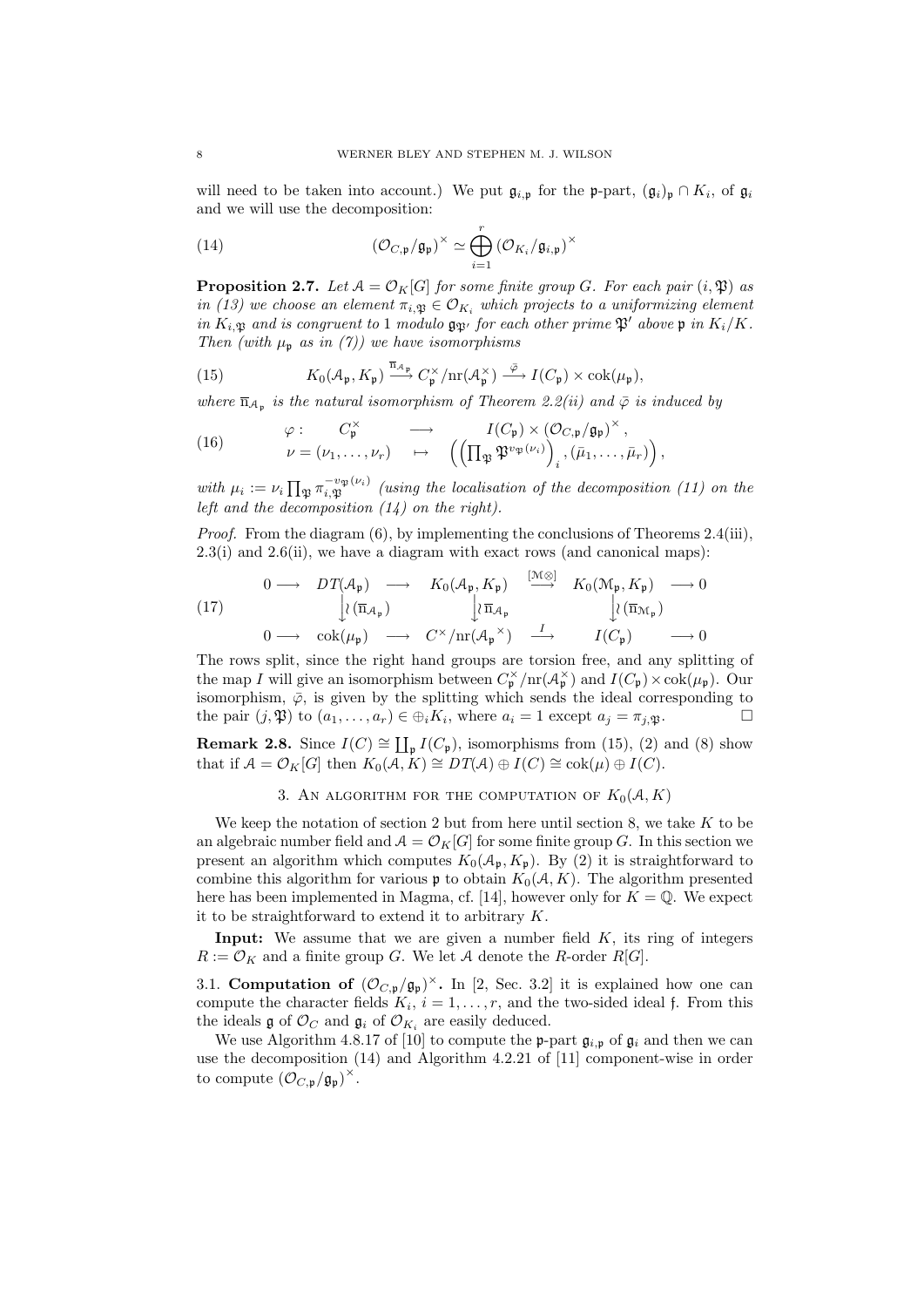3.2. **Computation of**  $K_1(\mathcal{A}_{\mathfrak{p}}/f_{\mathfrak{p}})$ . The computation of  $K_1(\mathcal{A}_{\mathfrak{p}}/f_{\mathfrak{p}})$  is completely analogous to the computation of  $K_1(\mathcal{A}/f)$  which is described in [2, Sec. 3.7]. The only difference is that we have to start with the prime ideal decomposition of  $\mathfrak{g}_{\mathfrak{p}}$  in [2, Sec. 3.4], i.e. we only consider prime ideals  $\mathfrak P$  of  $\mathcal O_C$  lying over the prime ideal  $\mathfrak{p}$  of  $\mathcal{O}_K$ .

3.3. Computation of reduced norms. The definition and computation of reduced norms is described in [3, Sec. 3.2], however, we sketch below an alternative algorithm to compute reduced norms based on the computation of reduced traces and Newton's formulae.

We need to calculate the reduced norm  $nr(M)$  of a matrix  $M \in Mat_s(F[G]),$ where  $F$  is a field of characteristic zero. Let  $E$  be an extension of  $F$  containing  $|G|$ th roots of 1 and let X be the set of irreducible characters of G over E. (These can, of course, be calculated from the characters of G over  $\mathbb{C}$ .) For each  $\chi \in X$ , let  $e_\chi$  and  $A_\chi = e_\chi E[G]$  be the idempotent and irreducible component of  $E[G]$ corresponding to  $\chi$ . Put  $d_{\chi} = \chi(1_G)$  for the degree of  $\chi$ . Then

$$
\mathrm{nr}(M) = \sum_{\chi \in X} \mathrm{nr}_{A_{\chi}}(e_{\chi}M).
$$

If we choose an E-isomorphism  $\rho_{\chi}: A_{\chi} \cong \text{Mat}_{d_{\chi}}(E)$  then the reduced norm of a matrix  $N = (n_{ij}) \in A_{\chi}$  is given by

$$
\mathrm{nr}_{A_{\chi}}(N) = \det(\rho_{\chi}(N)),
$$

where  $\rho_{\chi}(N) \in \text{Mat}_{sd_{\chi}}(E)$  is defined by

$$
\rho_{\chi}(N) = (\rho_{\chi}(n_{ij}))_{1 \le i,j \le s}.
$$

As in [3, Sec. 3.2], we want to calculate this without calculating a matrix representation  $\rho_{\gamma}$ . We can do this by using the fact that we can easily calculate the trace of  $\rho_{\chi}(b)$  for an element  $b \in E[G]$ . In fact for  $g \in G$ ,  $\chi(g) = \text{Tr}(\rho_{\chi}(g))$ . So, extending  $\chi$  linearly to  $E[G]$  we obtain  $\text{Tr}(\rho_\chi(c)) = \chi(c)$  for all  $c \in E[G]$  and therefore

$$
Tr(\rho_X(N)) = \sum_{i=1}^s \chi(n_{ii}),
$$

or, more generally for a natural number  $k$ ,

(18) 
$$
Tr(\rho_X(N)^k) = \sum_{i=1}^s \chi(n_{ii}^{(k)}),
$$

where  $\left(n_{ij}^{(k)}\right)$  is the matrix  $N^k$ . Of course, in (18) we have the sum of the kth powers of the eigenvalues of  $\rho_{\chi}(N)$  and from these sums we can recover the elementary symmetric functions in the eigenvalues, including  $\det(\rho_X(N))$ , by recursively applying Newton's formulae. More explicitly, let  $\lambda_1, \ldots, \lambda_{sd}$  denote the eigenvalues of  $\rho_{\chi}(N)$ . We set  $s_k := \sum \lambda_i^k$  and write  $\sigma_k$  for the elementary symmetric functions (so  $\sigma_{sd_{\chi}} = \prod \lambda_i$  is the reduced norm which we aim to compute). Then

$$
s_k - s_{k-1}\sigma_1 + s_{k-2}\sigma_2 - \dots + (-1)^{k-1}s_1\sigma_{k-1} + (-1)^k k\sigma_k = 0
$$

for  $k \le sd_\chi$ .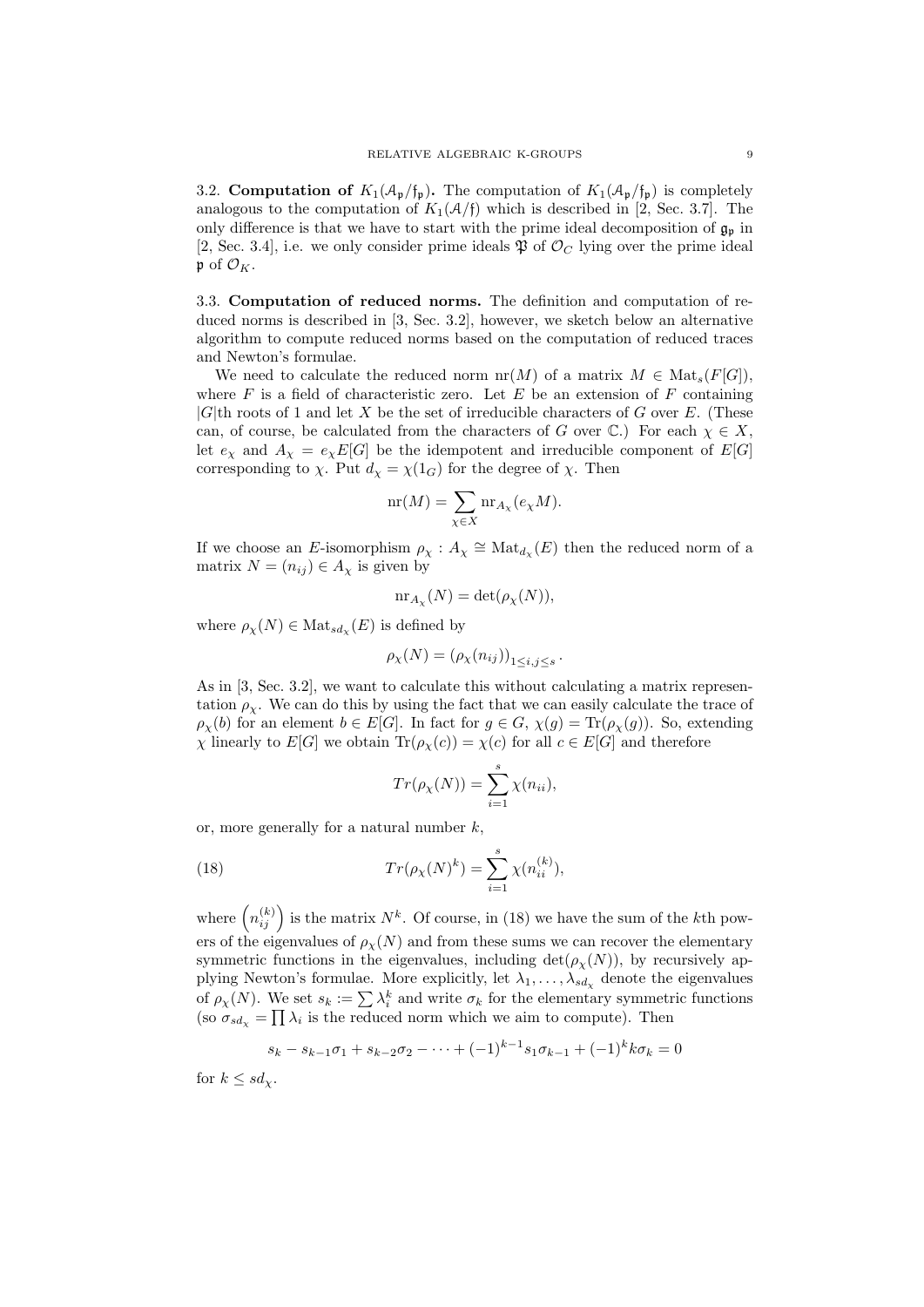3.4. **Computation of**  $\text{cok}(\mu_{\mathfrak{p}})$ . Recall the definition of  $\mu_{\mathfrak{p}}$  given in (7). In Subsection 3.2 we computed a set of generators of  $K_1(\mathcal{A}_{\mathfrak{p}}/\mathfrak{f}_{\mathfrak{p}})$  of the form  $(u)$  with  $u \in (\mathcal{A}_{\mathfrak{p}}/f_{\mathfrak{p}})^{\times}$ . Each such element we lift to an element in  $a \in \mathcal{A} \cap A^{\times}$ . By one of the methods of Subsection 3.3 we compute  $\operatorname{nr}(a) \in \mathcal{O}_C \simeq \bigoplus_{i=1}^r \mathcal{O}_{K_i}$  and a representative of  $\text{nr}(a)$  by componentwise application of [11, Algorithm 4.2.24]. Using the Hermite Normal Form techniques of [11, 4.1] we compute  $\cosh(\mu_n)$ .

This concludes the algorithm for the computation of  $DT(\mathcal{A}_{\mathfrak{p}})$ .

3.5. Computation of uniformizing elements. We must choose uniformizing elements as in Proposition 2.7. For each  $i \in \{1, \ldots, r\}$  and each prime ideal  $\mathfrak{P}$  of  $\mathcal{O}_{K_i}$  lying above **p** we compute a uniformizing element  $\tilde{\pi}_{i,\mathfrak{P}}$  and solve the system of simultanous congruences

$$
\begin{array}{rcl}\n\pi_{i,\mathfrak{P}} & \equiv & \tilde{\pi}_{i,\mathfrak{P}}(\text{mod } \mathfrak{P}^2), \\
\pi_{i,\mathfrak{P}} & \equiv & 1(\text{mod } \mathfrak{Q}^{\max(1,\nu_{\mathfrak{Q}}(\mathfrak{g}))}), \quad \forall \mathfrak{Q} \mid \mathfrak{p}, \quad \mathfrak{Q} \neq \mathfrak{P}.\n\end{array}
$$

This concludes the algorithm for the computation of  $K_0(\mathcal{A}_{\mathfrak{p}}, K_{\mathfrak{p}})$ .

#### 4. Discrete logarithms in the relative group

From the algorithm described in Section 3 we obtain  $K_0(\mathcal{A}_{\mathfrak{p}}, K_{\mathfrak{p}})$  as the direct product of  $\cosh(\mu_{\rm p})$ , which is presented as an abstract finite abelian group, and the finitely generated free abelian group  $I(C_p)$ . Recall that we identified  $I(C_p)$ and  $\prod_i \prod_{\mathfrak{P}} \pi_{i,\mathfrak{P}}^{\mathbb{Z}}$ . Hence our representation of  $K_0(\mathcal{A}_{\mathfrak{p}}, K_{\mathfrak{p}})$  depends on the choice of uniformizing elements  $\pi_{i,\mathfrak{P}}$ .

Let  $[P, \varphi, Q] \in K_0(\mathcal{A}, K)$ . In this section we develop an algorithm which computes a representative of  $[P_p, \varphi_p, Q_p]$  in terms of the explicit presentation produced by the algorithm of Section 3.

4.1. Outline of the algorithm. The algorithm essentially consists of the following four steps.

Step 1 Compute  $A_p$ -bases  $\nu_1, \ldots, \nu_m$  and  $\omega_1, \ldots, \omega_m$  of  $P_p$  and  $Q_p$ . Step 2 Compute the matrix  $S \in Gl_m(A)$  such that

$$
(\varphi(\nu_1),\ldots,\varphi(\nu_m))=(\omega_1,\ldots,\omega_m)S.
$$

Step 3 Compute the reduced norm  $\mathrm{nr}(S) = (\lambda_1, \ldots, \lambda_r) \in Z(A_p)$ . Step 4 Read nr(S) in  $I(C_p) \times \text{cok}(\mu_p)$ .

We briefly explain Steps 2 to 4. Step 2 is basically linear algebra and needs no further explanations. For Step 3 we can apply one of the two algorithms of Subsection 3.3 and Step 4 is completely explained by Proposition 2.7.

In the next subsection we focus on Step 1, the computation of the local bases.

4.2. Computation of a local basis. Let P be a locally free A-module and  $\mathfrak p$ a non-zero prime ideal of  $\mathcal{O}_K$ . Let  $F = \mathcal{O}_K/\mathfrak{p}$  denote the residue class field. Then  $B := \mathcal{A}/\mathfrak{p}\mathcal{A}$  is a finitely generated F-algebra and  $P/\mathfrak{p}P$  is a free B-module. Let  $J = J(B)$  denote the Jacobson radical of B. We set  $\bar{B} := B/J$  and  $\bar{P} :=$  $(P/\mathfrak{p}P)/J(P/\mathfrak{p}P)$ . If  $\bar{\omega}_1,\ldots,\bar{\omega}_m\in\bar{P}$  is a  $\bar{B}$ -basis of  $\bar{P}$ , then Nakajama's lemma (applied twice) implies that any lift  $\omega_1, \ldots, \omega_m \in P$  of  $\bar{\omega}_1, \ldots, \bar{\omega}_m$  is an  $\mathcal{A}_{\mathfrak{p}}$ -basis of  $P_{\mathfrak{p}}.$ 

Algorithms for the computation of Jacobson radicals of associative algebras over finite fields are, for example, discussed in [12, Sec. 2.3] or [13].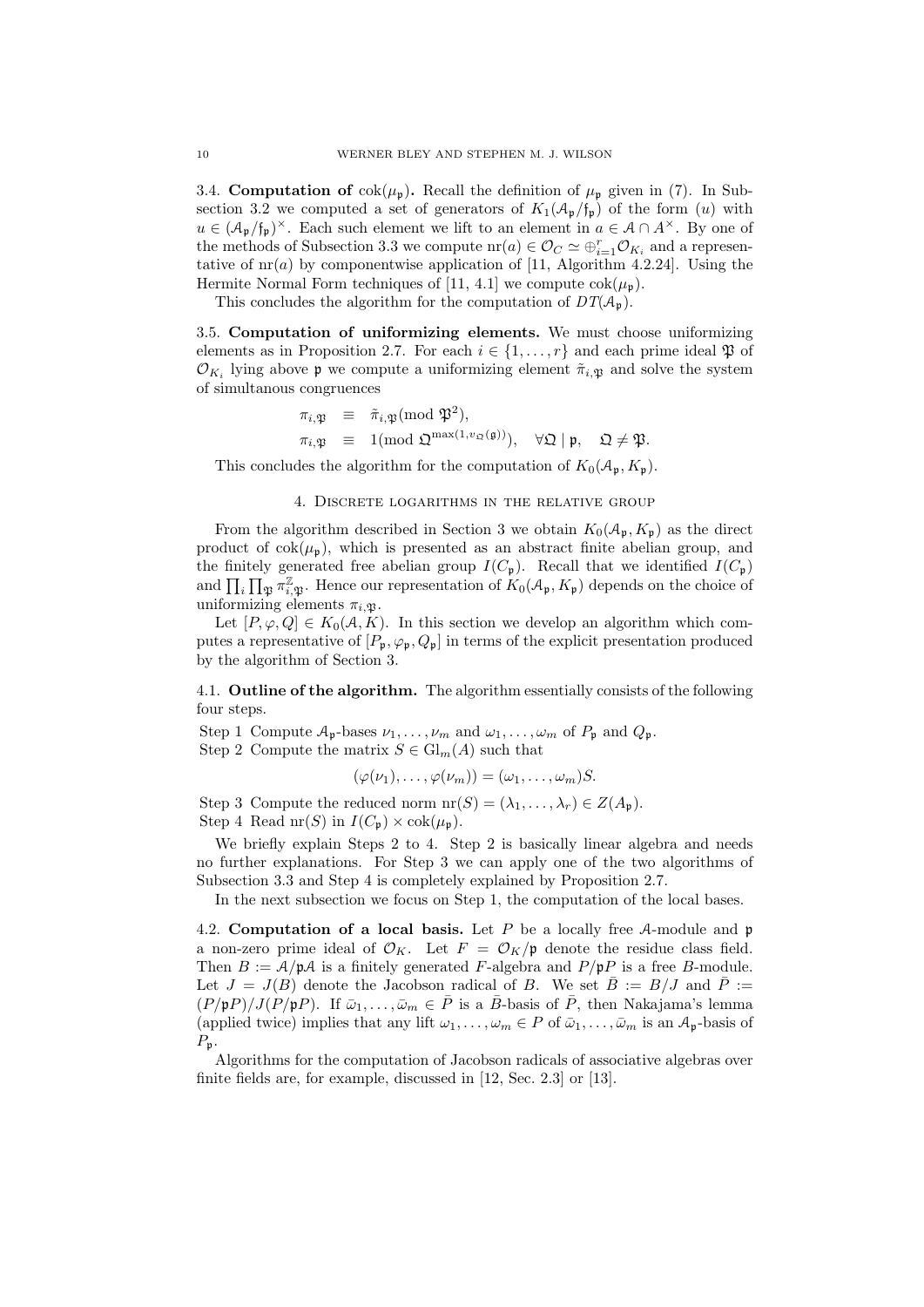The algebra  $B$  is semisimple and thus isomorphic to a direct product of matrix rings  $M_s(E)$ , where E is a finite field extension of F. The field E and the matrix rings  $M_s(E)$  can be computed by combining the algorithms in [12, Sec. 2.4 and 2.5]. The  $\bar{B}$ -module  $\bar{P}$  decomposes according to the decomposition of  $\bar{B}$ . We are therefore left with the following problem: Given a matrix algebra  $M = Mat_s(E)$ over a (finite) field  $E$  and a free  $M$ -module  $X$ , compute an  $M$ -basis of  $X$ .

We let  $e_{kl}$  denote the matrix  $(\alpha_{ij}) \in M$  with  $\alpha_{ij} = 0$  for  $(i, j) \neq (k, l)$  and  $\alpha_{kl} = 1$ . Using basic linear algebra we compute an E-basis  $\nu_1, \ldots, \nu_{ms}$  of  $e_{11}X$ , where here  $m$  is the M-rank of X. We set

$$
w_k = e_{11}\nu_{(k-1)s+1} + \ldots + e_{s1}\nu_{ks}, \quad k = 1, \ldots, m.
$$

**Lemma 4.1.** The elements  $w_1, \ldots, w_m$  form an M-basis of X.

*Proof.* Clearly  $Mw_1 + \ldots + Mw_m \subseteq X$ . For the inverse inclusion we note that  $X = e_{11}X \oplus \ldots \oplus e_{ss}X$ . Since  $e_{ii}X = e_{i1}e_{11}e_{1i}X \subseteq e_{i1}e_{11}X$  it suffices to prove  $e_{11}X \subseteq Mw_1 + \ldots + Mw_m$ . This is immediate from  $e_{1j}w_k = e_{11}\nu_{(k-1)s+j}$  $\nu_{(k-1)s+j}$ . .

#### 5. Discrete logarithms in the class group

In this Section we describe an approach how to solve the discrete logarithm problem in  $cl(A)$  algorithmically. For that purpose we first briefly recall the main result of [2] which gives an explicit description of  $cl(A)$  in terms of a certain ray class group.

We denote by  $I_{\mathfrak{g}} = I_{\mathfrak{g}}(C)$  the group of fractional  $\mathcal{O}_C$ -ideals of C that are coprime to g and have

$$
I_{\mathfrak{g}}(C) = I_{\mathfrak{g}_1}(K_1) \times \cdots \times I_{\mathfrak{g}_r}(K_r).
$$

For each  $i \in \{1, \ldots, r\}$  we write  $\infty_i$  for the formal product over real archimedian places  $\tau: K_i \to \mathbb{R}$  such that  $A \otimes_{K_i, \tau} \mathbb{R}$  is a full matrix ring over the quaternions, and we define the 'ray modulo  $\mathfrak{g}\infty$ ' by

$$
P_{\mathfrak{g}}^{+} = P_{\mathfrak{g}}^{+}(C) := \left\{ (\alpha_{i} \mathcal{O}_{K_{i}})_{i} \in I_{\mathfrak{g}} \mid \alpha_{i} \equiv 1 \bmod^{\times} g_{i} \infty_{i}, \text{ for all } i = 1, \ldots, r \right\}.
$$

Note that  $P_{\mathfrak{g}}^+$  is a subgroup of  $I_{\mathfrak{g}}$ . The main result of [2] shows that

(19) 
$$
\operatorname{cl}(\mathcal{A}) \simeq \operatorname{cok}\left(K_1(\mathcal{A}/\mathfrak{f}) \stackrel{\nu}{\longrightarrow} I_{\mathfrak{g}}/P_{\mathfrak{g}}^+\right),
$$

where  $\nu$  is induced by the reduced norm.

Let  $P$  be a finitely generated locally free  $A$ -module of rank  $d$ . We want to compute  $(P) = [P] - d[A] \in cl(A)$  as an element of the right hand side in (19). We assume that we can compute an A-basis of  $P \otimes_R K$ , which in many applications is easy (compared to the problem of computing integral basis). Equivalently, we may assume that  $P \subseteq A^d$ .

Since we already know how to solve the discrete logarithm problem in the relative groups  $K_0(\mathcal{A}_{\mathfrak{p}}, K_{\mathfrak{p}})$ , the strategy is clear: we consider the element  $\omega = [P, id, \mathcal{A}^d] \in$  $K_0(A, K)$ . Then  $\partial^0(\omega) = (P)$  and it suffices for us to solve the discrete logarithm problems for  $\omega_{\mathfrak{p}} = [P_{\mathfrak{p}}, \mathrm{id}, \mathcal{A}_{\mathfrak{p}}^d]$  in  $K_0(\mathcal{A}_{\mathfrak{p}}, K_{\mathfrak{p}})$  for each  $\mathfrak{p}$ . In fact, we only need to consider the finite set of prime ideals **p** such that  $v_{\mathfrak{p}}([A^d : P]_{\mathcal{O}_K}) \neq 0$ , since  $\omega_{\mathfrak{p}} = 0$ for any other prime ideal. It remains to provide, for a prime ideal p, an explicit description of the map

$$
\partial_{\mathfrak{p}}^0 : I(C_{\mathfrak{p}}) \times \mathrm{cok}(\mu_{\mathfrak{p}}) \longrightarrow \mathrm{cok}\left(K_1(\mathcal{A}/\mathfrak{f}) \stackrel{\nu}{\to} I_{\mathfrak{g}}(C)/P_{\mathfrak{g}}^+\right),
$$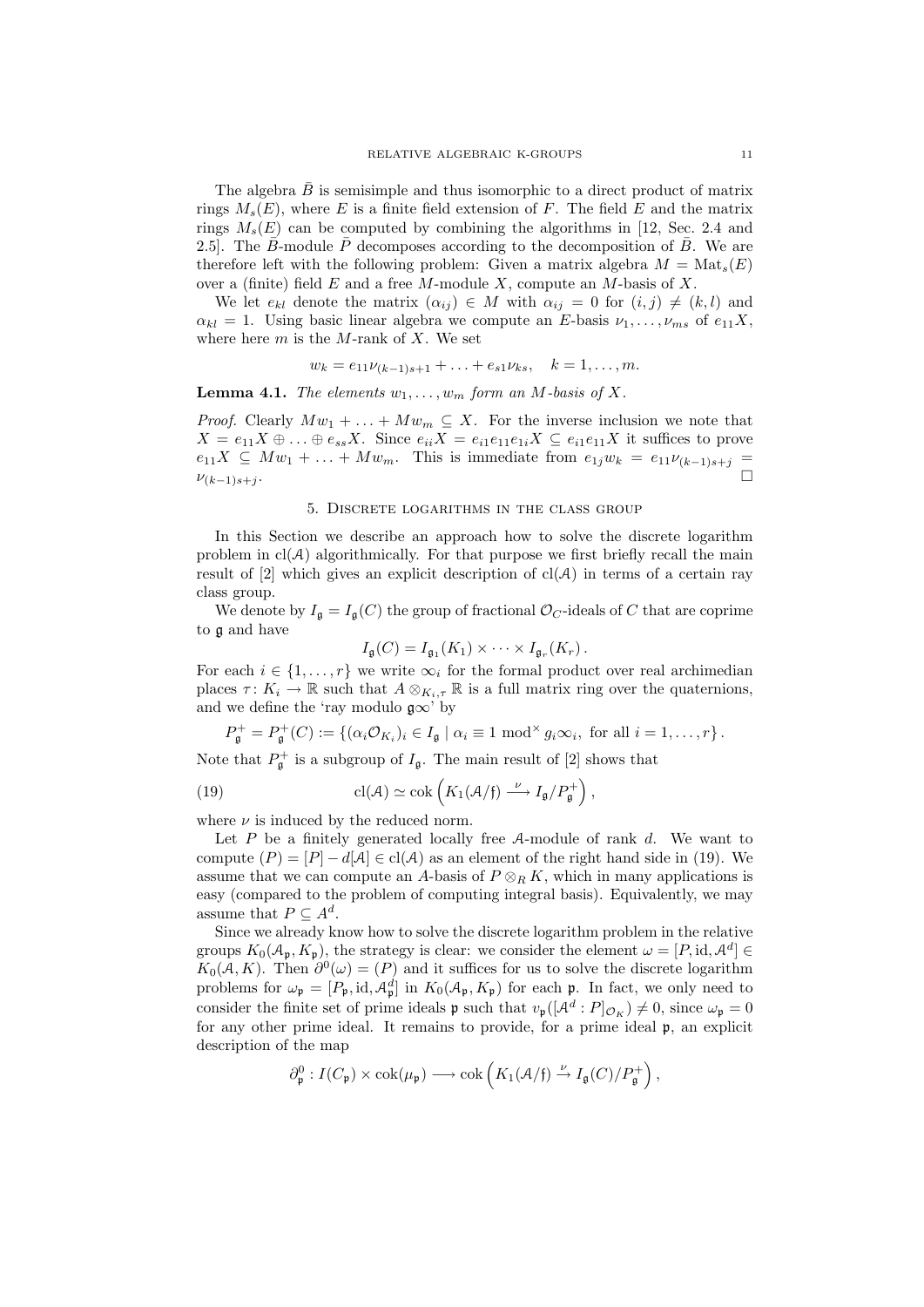which is induced by the composite map  $K_0(\mathcal{A}_{\mathfrak{p}}, K_{\mathfrak{p}}) \subseteq K_0(\mathcal{A}, K) \stackrel{\partial^0}{\longrightarrow} cl(\mathcal{A})$ . The map  $\partial^0$  is just the (finite) sum over the  $\partial^0_{\mathfrak{p}}$ .

Let  $\omega_{\mathfrak{p}} \in K_0(\mathcal{A}_{\mathfrak{p}}, K_{\mathfrak{p}})$  be represented by  $(\mathfrak{a}, \overline{\xi}) \in I(C_{\mathfrak{p}}) \times \mathrm{cok}(\mu_{\mathfrak{p}})$ . Recall that this representation depends on the choice of uniformizing elements  $\pi_{i,\mathfrak{D}}$  for the primes  $\mathfrak{P}$  of  $\mathcal{O}_{K_i}$  lying above  $\mathfrak{p}$ . The conventions fixed in Proposition 2.7 are crucial for the validity of the following algorithm.

Let

$$
\mathfrak{a}=\prod_{i,\mathfrak{P}}\mathfrak{P}^{e_i,\mathfrak{P}},\quad \xi=(\xi_1,\ldots,\xi_r),
$$

with elements  $\xi_i \in (\mathcal{O}_{K_{i,p}}/\mathfrak{g}_{i,p})^{\times}, i = 1,\ldots,r$ . We choose lifts  $\eta_i \in \mathcal{O}_{K_i}$  of the elements  $\xi_i$  and consider

$$
\gamma_i := \eta_i \prod_{\mathfrak{P}} \pi_{i,\mathfrak{P}}^{e_{i,\mathfrak{P}}},
$$

where the product extends over all primes  $\mathfrak{P}$  of  $\mathcal{O}_{K_i}$  above  $\mathfrak{p}$ . Let now  $\alpha_i = (\alpha_{i,\mathfrak{q}})_{\mathfrak{q}} \in$  $J(K_i)$  denote the idèle with  $\alpha_{i,q} = \gamma_i$  if  $\mathfrak{q} = \mathfrak{p}$ , and  $\alpha_{i,q} = 1$  if  $\mathfrak{q} \neq \mathfrak{p}$ . It follows from the proof of [2, Th. 1.5] that the image of  $\alpha_i$  in  $I_{\mathfrak{g}_i}(K_i)/P_{\mathfrak{g}_i}^+$  can be computed by the following recipe:

Step 1 Compute  $\beta \in K_i^{\times +}$  such that

$$
v_{\mathfrak{P}}(\alpha_{\mathfrak{P}}\beta - 1) \ge v_{\mathfrak{P}}(\mathfrak{g}_i) \text{ for all } \mathfrak{P} \text{ with } \mathfrak{P} \mid \mathfrak{g}_i.
$$

Step 2 Compute the ideal  $\mathfrak{b}_i = \prod_{\mathfrak{P}} \mathfrak{P}^{v_{\mathfrak{P}}(\alpha_i, \mathfrak{P}^{\beta_i})}$ .

Then  $\partial_{\mathfrak{p}}^0(\omega_{\mathfrak{p}}) = (\mathfrak{b}_i P_{\mathfrak{g}_i}^+)_{i} \in \bigoplus_i I_{\mathfrak{g}_i}(K_i)/P_{\mathfrak{g}_i}^+(K_i) \simeq I_{\mathfrak{g}}(C)/P_{\mathfrak{g}}^+(C)$ , which can be computed by applying [11, Alg. 4.3.2] componentwise. Step 1 can be performed by combining the Chinese Remainder Theorem with [11, Alg. 4.2.20].

### 6. Induction, restriction and quotient map

For the moment we let R be an integral domain with quotient field K. Let  $E/K$ be a field extension and  $S$  a subgroup of the finite group  $G$ .

We recall that we have canonical homomorphisms

$$
\mathrm{res}^G_S : K_0(R[G], E) \longrightarrow K_0(R[S], E),
$$
  

$$
\mathrm{ind}^G_S : K_0(R[S], E) \longrightarrow K_0(R[G], E).
$$

If S is a normal subgroup we put  $\Sigma := G/S$ . In this case we also have

$$
\mathrm{quot}_{\Sigma}^{G}: K_0(R[G], E) \longrightarrow K_0(R[\Sigma], E).
$$

We resume the notation of the previous sections, so  $K$  denotes a number field as before. The aim of this section is to compute res, ind and quot in terms of given explicit descriptions of the relative groups as products as in Proposition 2.7. For a fixed subgroup S we let  $C', f', g'$  etc. denote the data with respect to the order  $\mathcal{O}_K[S]$ . We write Irr(S) for the set of absolutely irreducible characters of S. We fix a Galois extension E of K which is a splitting field for both S and G. Then  $Gal(E/K)$ acts on Irr(S) and we write  $\text{Irr}_K(S)$  for a fixed set of orbit representatives. For  $\chi \in \text{Irr}(S)$  we let  $K_{\chi}$  denote the field generated over K by the values of  $\chi$ . With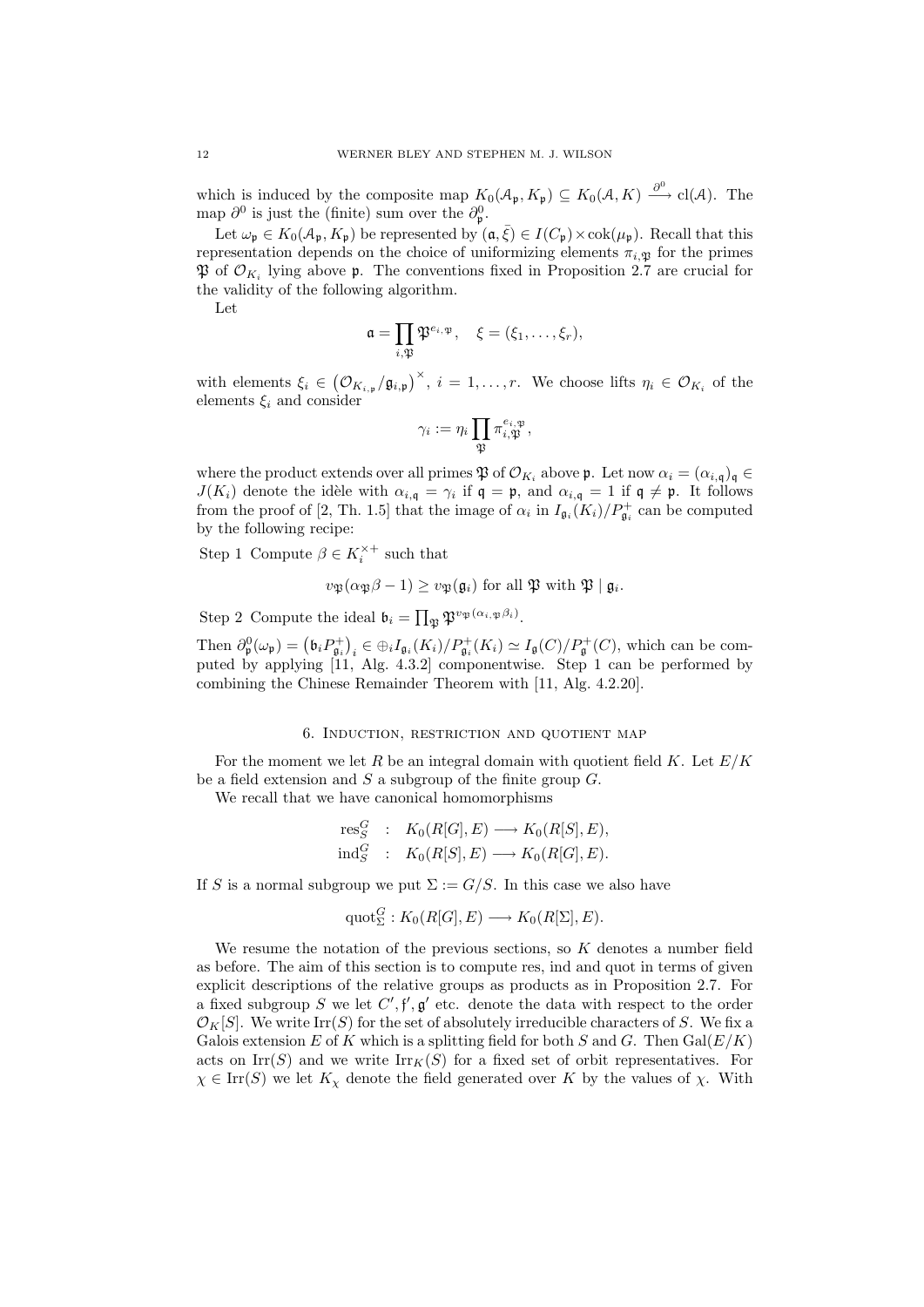these notations one has



where the product over  $\tau$  extends over all embedings  $\tau : K_{\gamma} \hookrightarrow E$ , respectively, and the bottom map is given by

(20) 
$$
(\alpha_{\chi})_{\chi \in \operatorname{Irr}_K(S)} \mapsto (\tau(\alpha_{\chi}))_{\chi, \tau}.
$$

If G denotes a finite group and  $\psi$  and  $\chi$  are two (virtual) characters of G, then  $\langle \psi, \chi \rangle_G$  denotes the standard scalar product. For a subgroup S of G and a character  $\psi$  of S we write  $\text{ind}_{S}^{G}(\psi)$  for the induced character. If  $\chi$  is a character of G, then  $res^G_{S}(\chi)$  denotes the restriction of  $\chi$ . Finally, if S is normal and  $\Sigma := G/S$ , then  $\inf_{\Sigma}$  is the inflated character.

6.1. **Restriction.** We recall that  $\text{res}_S^G : K_1(E[G]) \longrightarrow K_1(E[S])$  induces the map

(21) 
$$
\operatorname{res}_{S}^{G} : \prod_{\chi \in \operatorname{Irr}(G)} E \longrightarrow \prod_{\psi \in \operatorname{Irr}(S)} E,
$$

$$
(\alpha_{\chi})_{\chi \in \operatorname{Irr}(G)} \mapsto \left(\prod_{\chi \in \operatorname{Irr}(G)} \alpha_{\chi}^{\langle \chi, \operatorname{ind}_{S}^{G}(\psi) \rangle_{G}}\right)_{\psi \in \operatorname{Irr}(S)}.
$$

Let now  $\omega \in K_0(\mathcal{O}_{K_{\mathfrak{p}}}[G], K_{\mathfrak{p}})$  be an element which is represented by  $(\mathfrak{a}, \overline{\xi}) \in$  $I(C_p) \times \text{cok}(\mu_p)$ , as in Proposition 2.7. Recall that this representation depends on the choice of uniformizing elements  $\pi_{i,\mathfrak{P}}$  for the primes  $\mathfrak{P}$  of  $\mathcal{O}_{K_i}$  lying above  $\mathfrak{p}$ . We want to construct  $\operatorname{res}^G_S(\omega)$  as an element of

$$
I(C'_{\mathfrak{p}}) \times \mathrm{cok}\left(\mu'_{\mathfrak{p}}: K_1(\mathcal{O}_{K_{\mathfrak{p}}}[S]/\mathfrak{f}'_{\mathfrak{p}}) \longrightarrow \left(\mathcal{O}_{C',\mathfrak{p}}/\mathfrak{g}'_{\mathfrak{p}}\right)^{\times}\right),
$$

where  $C'$ ,  $\mu'_{\mathfrak{p}}$ , f' and  $\mathfrak{g}'$  are chosen or defined with respect to  $\mathcal{O}_K[S]$  as  $C$ ,  $\mu_{\mathfrak{p}}$ , f and **g** have been for  $\mathcal{A} = \mathcal{O}_K[G]$ . Let

$$
\mathfrak{a} = \prod_{i, \mathfrak{P}} \mathfrak{P}^{e_i, \mathfrak{P}}, \quad \xi = (\xi_1, \dots, \xi_r),
$$

with elements  $\xi_i \in (O_{K_{i,p}}/ \mathfrak{g}_{i,p})^{\times}, i = 1, \ldots, r$ . From the explicit description of the map  $\varphi$  in Proposition 2.7 we derive the following recipe. We choose lifts  $\eta_i \in \mathcal{O}_{K_i}$ which are coprime to  $\mathfrak P$  for all  $\mathfrak P \nvert \mathfrak p$  and consider the elements

$$
\beta_i := \eta_i \alpha_i, \text{ where } \alpha_i = \prod_{\mathfrak{P} \mid \mathfrak{p} \text{ in } K_i/K} \pi_{i,\mathfrak{P}}^{e_{i,\mathfrak{P}}}.
$$

We now map  $(\beta_1,\ldots,\beta_r)$  to  $\prod_{\chi \in \text{Irr}(G)} E$  using (20) and call the image  $(\alpha_\chi)_{\chi \in \text{Irr}(G)}$ . Applying the map  $res^G_S$  as in (21) we obtain an element  $(\gamma_{\psi})_{\psi \in \text{Irr}(S)}$ . By general theory  $(\gamma_{\psi})_{\psi \in \text{Irr}(S)}$  is an element  $(\gamma_1, \ldots, \gamma_{r'})$  of the subgroup  $\prod_{\psi \in \text{Irr}_{K}(S)} K_{\psi}$ .

Again by the recipe of Proposition 2.7 we now interpret  $(\gamma_1, \ldots, \gamma_{r'})$  as an element of  $I_{\mathfrak{p}}(C') \times \cosh(\mu_{\mathfrak{p}}').$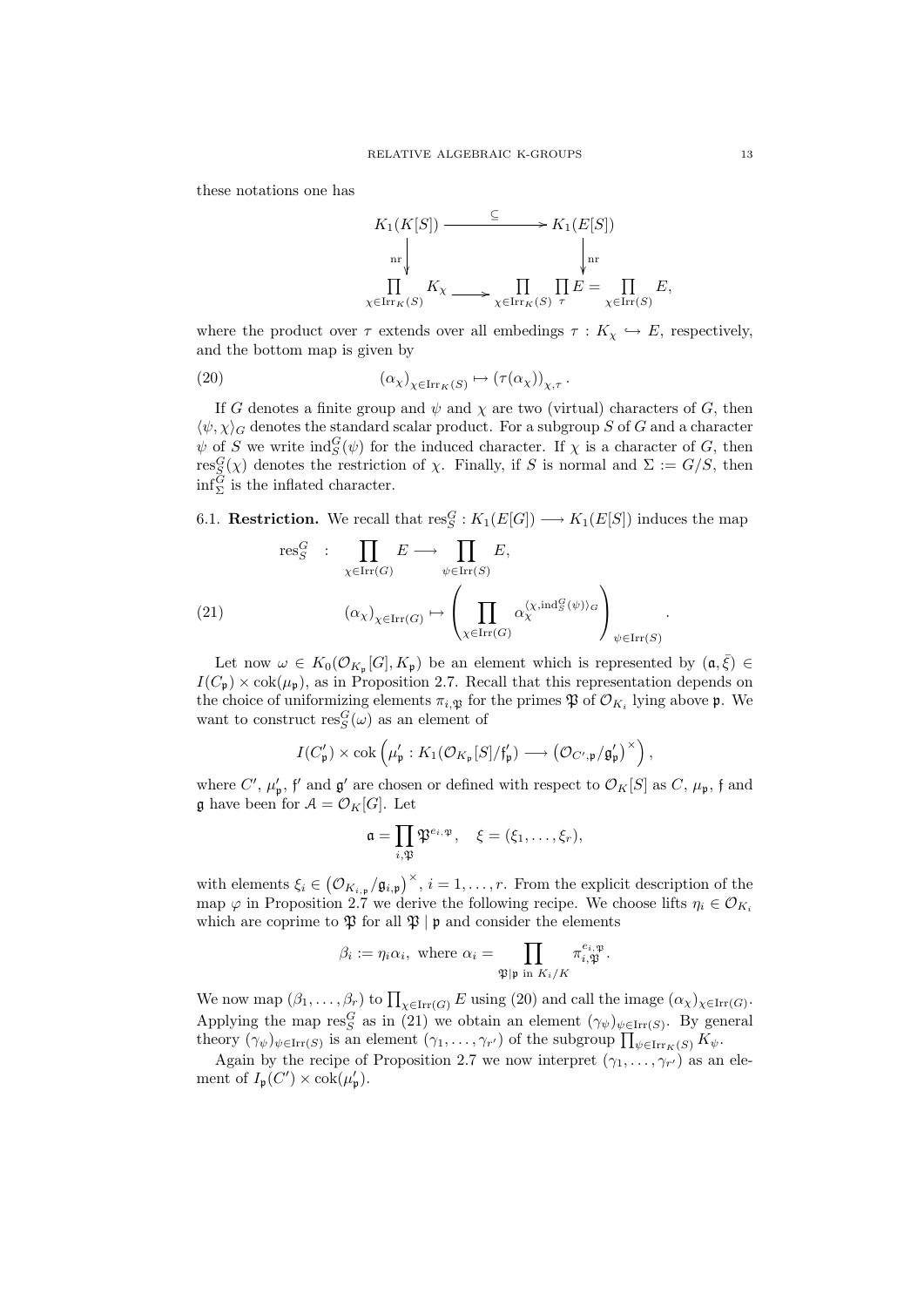6.2. **Induction.** We recall that  $\text{ind}_{S}^{G}: K_1(E[S]) \longrightarrow K_1(E[G])$  induces the map

(22) 
$$
\operatorname{ind}_{S}^{G} : \prod_{\psi \in \operatorname{Irr}(S)} E \longrightarrow \prod_{\chi \in \operatorname{Irr}(G)} E,
$$

(23) 
$$
(\alpha_{\psi})_{\psi \in \text{Irr}(S)} \mapsto \left(\prod_{\psi \in \text{Irr}(S)} \alpha_{\psi}^{\langle \text{res}^G_S \chi, \psi \rangle_S}\right)_{\chi \in \text{Irr}(G)}.
$$

The computation of the induction map is now completely analogous to the computation of the restriction map.

6.3. Quotient. In this subsection the subgroup  $S$  is assumed to be normal and we let  $C', \mathfrak{f}', \mathfrak{g}',$  etc., denote the data with respect to the order  $\mathcal{O}_K[\Sigma]$ .

The map  $\text{quot}_{\Sigma}^G : K_1(E[G]) \longrightarrow K_1(E[\Sigma])$  induces the map

(24) 
$$
\operatorname{quot}_{S}^{G} : \prod_{\chi \in \operatorname{Irr}(G)} E \longrightarrow \prod_{\psi \in \operatorname{Irr}(\Sigma)} E,
$$

(25) 
$$
(\alpha_{\chi})_{\chi \in \text{Irr}(G)} \mapsto (\alpha_{\inf_{\Sigma} \psi})_{\psi \in \text{Irr}(\Sigma)}.
$$

Again, given this explicit description, the computation of the quotient map is completely analogous to the computation of the restriction map.

## 7. Computational results

In this Section we briefly recount some of the machine computations which we performed in order to check the correctness of our implementation. For more computational results the interested reader is referred to

http://www.mathematik.uni-kassel.de/~ bley/pub.html.

For cyclic groups  $G = C_p$ , p a rational prime, one has  $K_0(\mathbb{Z}_p[G], \mathbb{Q}_p)_{\text{tors}} \simeq C_{p-1}$ . We checked this for  $p \leq 23$ .

Let  $D_n$  denote the dihedral group of order 2n. For odd n it is known that  $K_0(\mathbb{Z}_2[D_n], \mathbb{Q}_2)_{\text{tors}}$  is trivial. This was confirmed by our implementation for  $n \leq 23$ . For primes p one has  $K_0(\mathbb{Z}_p[D_p], \mathbb{Q}_p)_{\text{tors}} \simeq C_{p-1}$ , which we also checked for  $p \leq 23$ .

We computed  $K_0(\mathbb{Z}_p[Q_{4n}], \mathbb{Q}_p)_{\text{tors}}$  for  $n \leq 25$  and p dividing  $4n$ , where  $Q_{4n}$ denotes the generalized quaternion group of order 4n. In all cases where we have theoretical results by Theorem 1.1 our machine computations gave the correct result.

For  $G = A_4$ , the alternating group, we computed

$$
K_0(\mathbb{Z}_2[A_4], \mathbb{Q}_2)_{\text{tors}} \simeq C_2, \quad K_0(\mathbb{Z}_3[A_4], \mathbb{Q}_3)_{\text{tors}} \simeq C_2,
$$

obtaining the correct results (see Theorem 1.2).

We used the results of Breuning [5, Lemma 6.7 and Theorem 6.8] to test our implementations of induction and restriction.

In order to verify the correctness of the implementation of the discrete logarithm algorithm in both the relative group and the locally free class group we computed the discrete logarithm of certain Swan modules. Concretely, we computed the Swan subgroup of the locally free classgroup in the situations of [8, Theorems (53.13),  $(53.14)$ ,  $(53.16)$ ,  $(53.19)$ ] for a list of small groups, each time obtaining the correct result.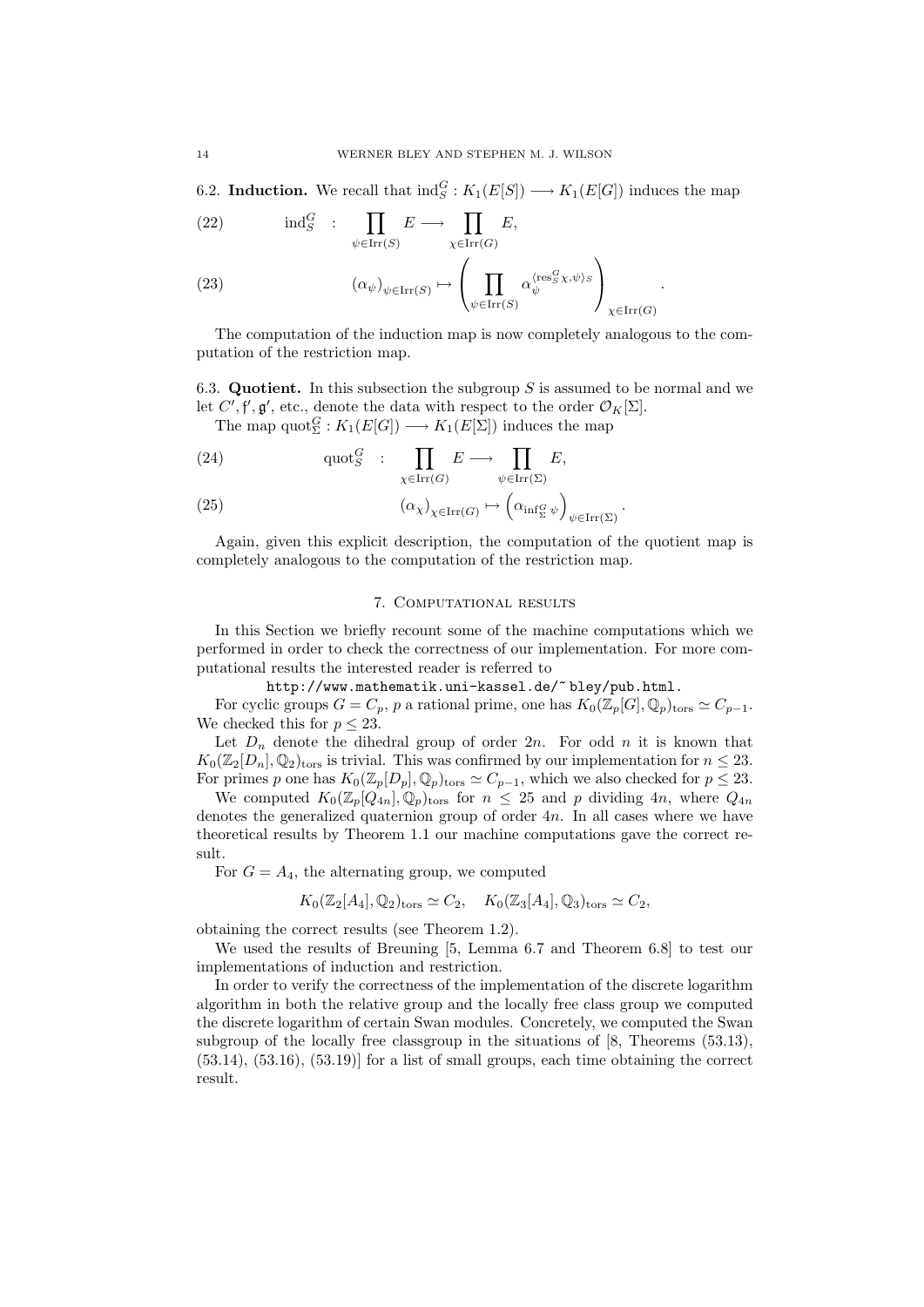In this section, to keep the number of brackets to a minimum we write  $RG$ , rather than  $R[G]$  for a group ring.

If A is an order in a semi-simple p-adic algebra  $A$ , we will take the isomorphism  $\overline{n}_A$  of Theorem 2.4(i) as an identification so that

$$
DT(\mathcal{A}) := \mathcal{O}_C^{\times}/\mathrm{nr}_A(\mathcal{A}^{\times}).
$$

We denote by  $\pi_A$  the canonical epimorphism from  $\mathcal{O}_C^{\times}$  to  $DT(\mathcal{A})$ . As usual we write  $SK_1(\mathcal{A})$  for the kernel of the reduced norm  $nr_A: K_1(\mathcal{A}) \longrightarrow C^{\times}$ .

**Theorem 8.1.** Let  $p$  be a prime and let

(26) 
$$
\begin{array}{cccc}\n & \mathcal{B} & \xrightarrow{\pi_1} & \mathcal{A}_1 \\
 & \downarrow \pi_2 & & \downarrow \rho_1 \\
 & \mathcal{A}_2 & \xrightarrow{\rho_2} & T\n\end{array}
$$

be a cartesian square of rings (with at least one of  $\rho_1$  and  $\rho_2$  surjective) where  $\mathcal{B}$ ,  $A_1$  and  $A_2$  are  $\mathbb{Z}_p$ -orders in semisimple  $\mathbb{Q}_p$ -algebras B,  $A_1$  and  $A_2$ , respectively, and T is finite.

 $(i)$  Then we have an exact sequence

$$
SK_1(\mathcal{B}) \xrightarrow{\pi_{\pm}} SK_1(\mathcal{A}_1) \oplus SK_1(\mathcal{A}_2) \xrightarrow{\rho_{\pm}} K_1(T) \xrightarrow{\partial} DT(\mathcal{B}) \to DT(\mathcal{A}_1) \oplus DT(\mathcal{A}_2) \to 0,
$$
  
where  $\pi_*(x) = (k_1(\pi_1)(x), k_1(\pi_2)(x))$  and  $\rho_*(x, y) = (k_1(\rho_1)(x)/k_1(\rho_2)(y)).$ 

Assume that  $B = A_1 \oplus A_2$  (with  $\pi_1$  and  $\pi_2$  the projections so that  $B \subseteq A_1 \oplus A_2$ ) and, for  $i = 1, 2$ , let  $\sigma_i : (\mathcal{O}_{Z(A_i)})^{\times} \to (\mathcal{O}_{Z(B)})^{\times}$  be given by  $\sigma_1(x) = (x, 1)$ ,  $\sigma_2(x) = (1, 1/x)$ . Then

(ii)  $\partial \circ k_1(\rho_i) = \pi_{\mathcal{B}} \circ \sigma_i \circ \text{nr}_{A_i} : K_1(\mathcal{A}_i) \to DT(\mathcal{B}).$ 

Proof. (i) We have a commutative diagram with exact rows and columns:

$$
\begin{array}{ccccccc}\n0 & 0 & 0 & 0 \\
\downarrow & \downarrow & \downarrow & \downarrow \\
SK_1(\mathcal{B}) & \to & SK_1(\mathcal{A}_1) \oplus SK_1(\mathcal{A}_2) & \to & K_1(T) \\
\downarrow & & \downarrow & & \downarrow \\
K_1(\mathcal{B}) & \stackrel{\pi_{*}}{\to} & K_1(\mathcal{A}_1) \oplus K_1(\mathcal{A}_2) & \stackrel{\rho_{*}}{\to} & K_1(T) & \to & 0 \\
\downarrow_{nr_B} & & & & \downarrow_{nr_{A_2}} & \downarrow \\
0 & \to & \mathcal{O}_{Z(B)}^{\times} & \rightleftharpoons & \mathcal{O}_{Z(A_1)}^{\times} \times \mathcal{O}_{Z(A_2)}^{\times} & \to & 0 \\
\downarrow_{\pi_{B}} & & & & \downarrow_{\pi_{A_1}} & \downarrow_{\pi_{A_2}} & \downarrow \\
DT(\mathcal{B}) & \to & DT(\mathcal{A}_1) \oplus DT(\mathcal{A}_2) & \to & 0 \\
\downarrow & & \downarrow & & \downarrow \\
0 & & 0 & & 0\n\end{array}
$$

where the second row is the Mayer-Vietoris sequence for the square, c.f. [1, VII 4.3. It is truncated at  $K_1(T)$  since the succeeding groups are torsion free by [1, IX 1.4]. This gives us our result since (by, for instance, the snake lemma) the cokernel at the top right is isomorphic to the kernel at the bottom left.

(ii) This is clear from the above diagram and follows from the explicit construction of the connecting homomorphism ∂.  $\Box$ 

We note the immediate corollary: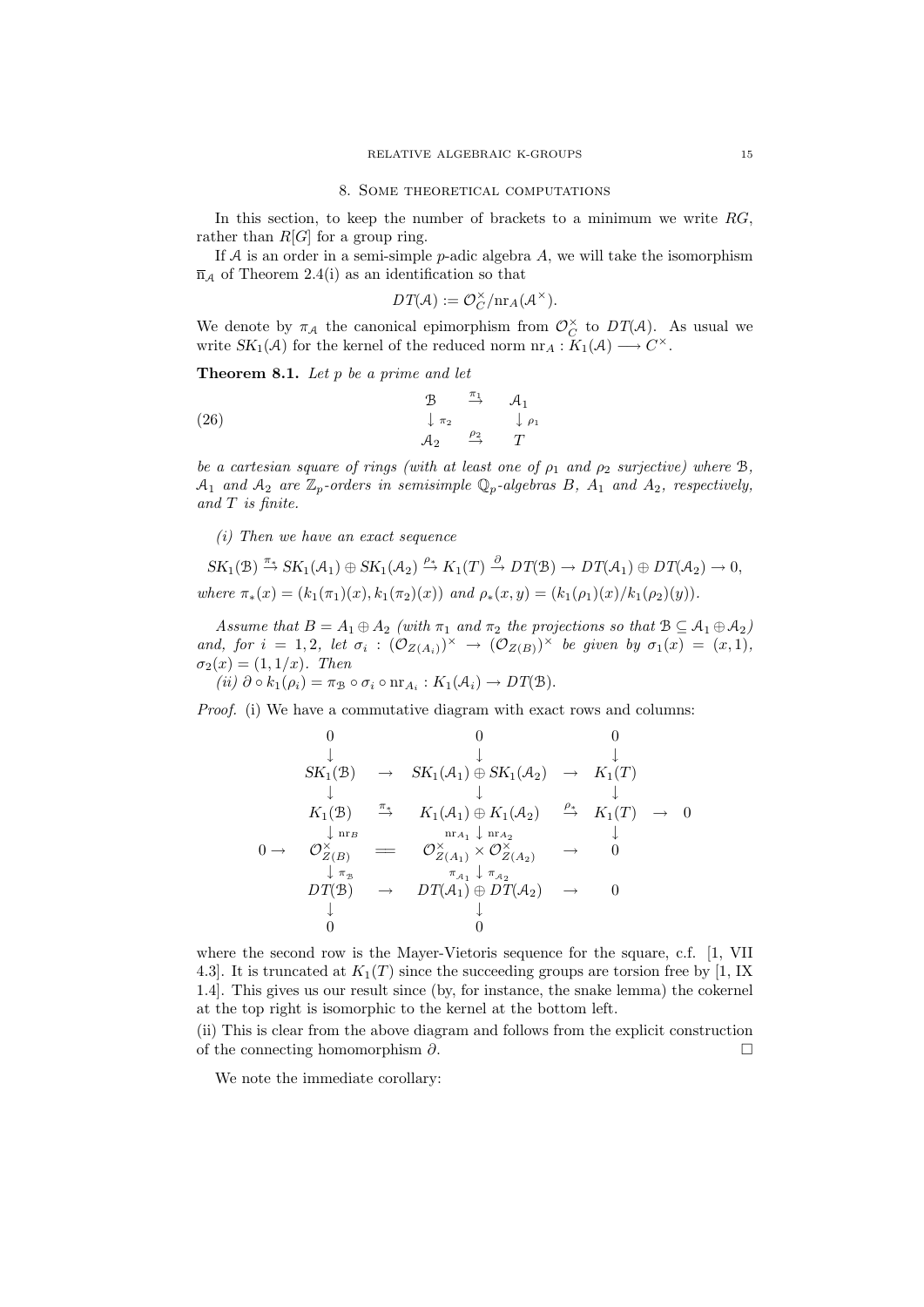Corollary 8.2. Let p be a prime and  $\Delta$  be a finite abelian group of order prime to p. Then  $DT(\mathbb{Z}_p \Delta C_p) \cong (\mathbb{F}_p \Delta)^{\times}$ .

Proof. Consider the cartesian square:

(27) 
$$
\begin{array}{ccc}\n\mathbb{Z}_p \Delta C_p & \xrightarrow{\pi_1} & \mathbb{Z}_p[\zeta] \Delta \\
\downarrow \pi_2 & & \downarrow \rho_1 \\
\mathbb{Z}_p \Delta & \xrightarrow{\rho_2} & \mathbb{F}_p \Delta\n\end{array}
$$

where  $\zeta$  is a pth root of 1,  $\pi_1$  is induced by an isomorphism  $C_p \cong \langle \zeta \rangle$  and  $\pi_2$  by the trivial character on  $C_p$ .

Since  $\mathbb{Z}_p[\zeta]\Delta$  and  $\mathbb{Z}_p\Delta$  are commutative and semilocal, their  $SK_1$ 's vanish by [1, IX 1.4]. Their DT's vanish because these orders are maximal. Finally  $K_1(\mathbb{F}_p \Delta)$  =  $\mathbb{F}_p\Delta^{\times}$  again by [1, IX 1.4], so that the result follows by Theorem 8.1.

It can be quite difficult to determine the structure of  $DT(\mathcal{B})$  from the sequence of Theorem 8.1(i) when both the image and the cokernel of  $\partial$  are non-trivial. An easy case is the following.

**Lemma 8.3.** With the data and notation of Theorem 8.1, suppose that  $DT(A_1)$  ${1}$  and that the canonical epimorphism  $\pi_{A_2}: \mathcal{O}_{Z(A_2)}^{\times} \twoheadrightarrow DT(A_2)$  is split. Then the ring extension map  $\eta : DT(B) \rightarrow DT(A_2)$  is split and therefore  $DT(B) \cong$  $\partial (K_1(T)) \times DT(A_2)$ .

Proof. We have a commutative diagram with exact second row

$$
\mathcal{O}_{Z(A_1)}^{\times} \times \mathcal{O}_{Z(A_2)}^{\times} \xrightarrow{\tau} \mathcal{O}_{Z(A_2)}^{\times}
$$
  
\n
$$
\downarrow \pi_{\mathcal{B}} \qquad \qquad \downarrow \pi_{A_2}
$$
  
\n
$$
\partial(K_1(T)) \rightarrow DT(\mathcal{B}) \xrightarrow{\eta} DT(A_2)
$$

where  $\tau$  is the natural projection. Since  $\tau$  and  $\pi_{A_2}$  are split  $\pi_{A_2}\tau$  is split and hence so is  $\eta$ .

We continue our analysis of theorem Theorem 8.1 a little further to expose an easy case where the canonical epimorphism  $\pi_{\mathcal{B}} : (\mathcal{O}_{Z(B)})^{\times} \to DT(\mathcal{B})$  splits. Consider the map  $\partial \circ k_1(\rho_i) : K_1(\mathcal{A}_i) \to DT(\mathcal{B})$ , for  $i = 1$  or 2. Since its kernel contains  $SK_1(\mathcal{A}_i)$ , it factors through  $K_1(\mathcal{A}_i) \stackrel{\text{nr}}{\rightarrow} \text{nr}(\mathcal{A}_1^{\times}),$ 



where we have put  $\hat{\rho}_i$  for the induced map.

**Lemma 8.4.** If  $\hat{\rho}_i$  is split surjective then  $\pi_B : \mathcal{O}_{Z(B)}^{\times} \to DT(B)$  splits.

*Proof.* (We may assume  $i = 1$ .) Suppose that  $\gamma : DT(\mathcal{B}) \to \text{nr}(\mathcal{A}_1^{\times})$  splits  $\hat{\rho}_1$ . Choose  $x \in DT(\mathcal{B})$  and  $y \in K_1(\mathcal{A}_1)$  such that  $\operatorname{nr}_{A_1}(y) = \gamma(x)$ . Then

$$
\pi_{\mathcal{B}}(\sigma_1(\gamma(x))) = \pi_{\mathcal{B}}(\sigma_1(\text{nr}_{A_1}(y))) = \partial(k_1(\rho_1)(y)) = \hat{\rho}_1(\text{nr}(y)) = \hat{\rho}_1(\gamma(x)) = x.
$$
  
So  $\sigma_1 \circ \gamma$  splits  $\pi_{\mathcal{B}}$ .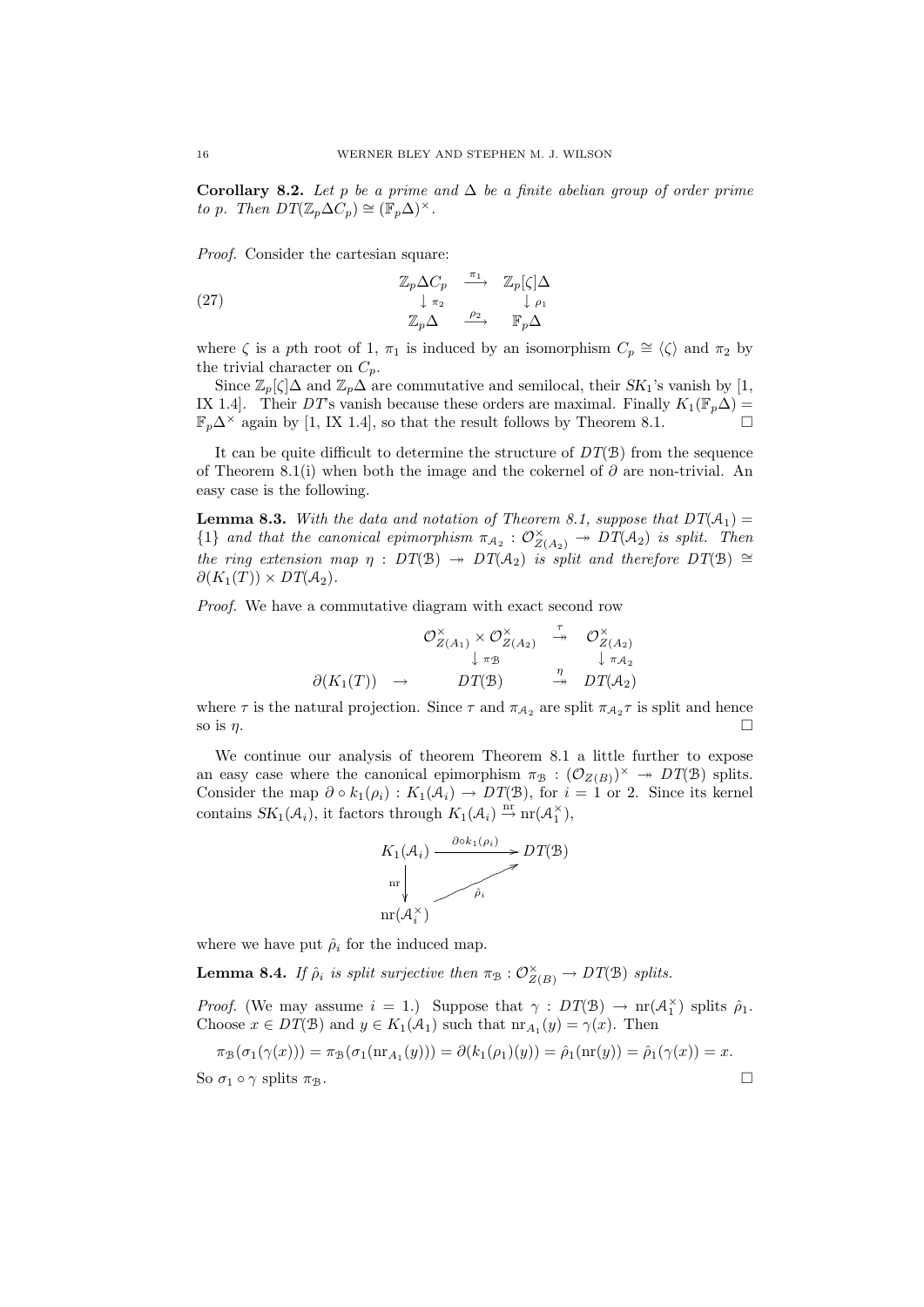Of course, if  $\hat{\rho}_i$  is surjective then  $DT(\mathcal{A}_1) = \{1\} = DT(\mathcal{A}_2)$ .

The following lemma is useful in applying Theorem 8.1 when the  $SK_1$ 's do not vanish. What we would like is some easy-to-handle homomorphism  $\nu : K_1(T) \to U$ whose kernel is the image of the  $SK_1$ 's...

**Lemma 8.5.** Let A be an order in a semisimple  $\mathbb{Q}_p$ -algebra A and let  $\rho : A \to T$ be a ring epimorphism where  $T$  is finite. Suppose that we have a group  $U$  and homomorphisms  $\nu$  and  $\rho'$  making a commutative square:

$$
K_1(\mathcal{A}) \xrightarrow{\text{nr}_A} \text{nr}_A(\mathcal{A}^{\times})
$$
  
\n
$$
\downarrow k_1(\rho) \xrightarrow{\nu} \downarrow \rho'
$$
  
\n
$$
K_1(T) \xrightarrow{\nu} U
$$

(i) We have an exact sequence

$$
0 \to \frac{\ker(\rho')}{\mathrm{nr}(\ker(k_1(\rho)))} \longrightarrow \frac{K_1(T)}{k_1(\rho)(SK_1(\mathcal{A}))} \xrightarrow{(\nu)} \rho'(\mathrm{nr}_\mathcal{A}(\mathcal{A}^\times)) \to 0
$$

where the first map is induced by  $k_1(\rho) \circ \text{nr}_A^{-1}$  and the second by  $\nu$ . (ii) So if  $\ker(\rho') = \text{nr}(\ker(k_1(\rho)))$  we have an exact sequence

(28) 
$$
SK_1(\mathcal{A}) \xrightarrow{k_1(\rho)} K_1(T) \xrightarrow{\nu} \rho'(\text{nr}_A(\mathcal{A}^{\times})) \to 0.
$$

(iii) In particular, this will hold if T is semisimple and the kernel of  $\rho'$  is a pro-p-group.

Proof. (i) and (ii). We may complete the square to a commutative diagram with exact rows:

$$
\begin{array}{ccccccc}\n0 \to & SK_1(\mathcal{A}) & \hookrightarrow & K_1(\mathcal{A}) & \xrightarrow{\text{nr}_{\mathcal{A}}} & \text{nr}_{\mathcal{A}}(\mathcal{A}^{\times}) & \to 0 \\
& & \downarrow \rho^{\prime\prime} & & \downarrow k_1(\rho) & & \downarrow \rho^{\prime} \\
0 \to & \text{ker}(\nu) & \hookrightarrow & K_1(T) & \xrightarrow{\nu} & U\n\end{array}
$$

 $k_1(\rho)$  is surjective since  $\rho$  is surjective and A is semilocal ([1, IX 1.4(1)]). So  $\text{img}(\nu) = \rho'(\text{nr}_A(\mathcal{A}^{\times}))$  and, by the snake lemma,  $\text{coker}(\rho'') \cong \text{ker}(\rho')/\text{nr}(\text{ker}(k_1(\rho))).$ (iii) If T is semisimple, then  $Z(T)$  will be a sum of finite fields of characteristic p. Thus  $K_1(T) \cong Z(T)^{\times}$ , and hence the middle group in the sequence of (i) will be of order prime to p. So the first group in the sequence, which is a p-group by assumption, must be trivial.  $\Box$ 

To help construct and use a suitable homomorphism  $\nu$ , as above, we develop further machinery based on the relationship between certain determinant maps and the corresponding reduced norms.

**Definition 8.6.** Let  $A$  be a ring which is finitely generated and projective as a module over a commutative (but not necessarily central) subring  $R$ . We denote by  $\det_R (=\det_{A,R})$  the composite

$$
\det_R: K_1(\mathcal{A}) \longrightarrow K_1(R) \longrightarrow R^{\times}
$$

of restriction and determinant homomorphisms.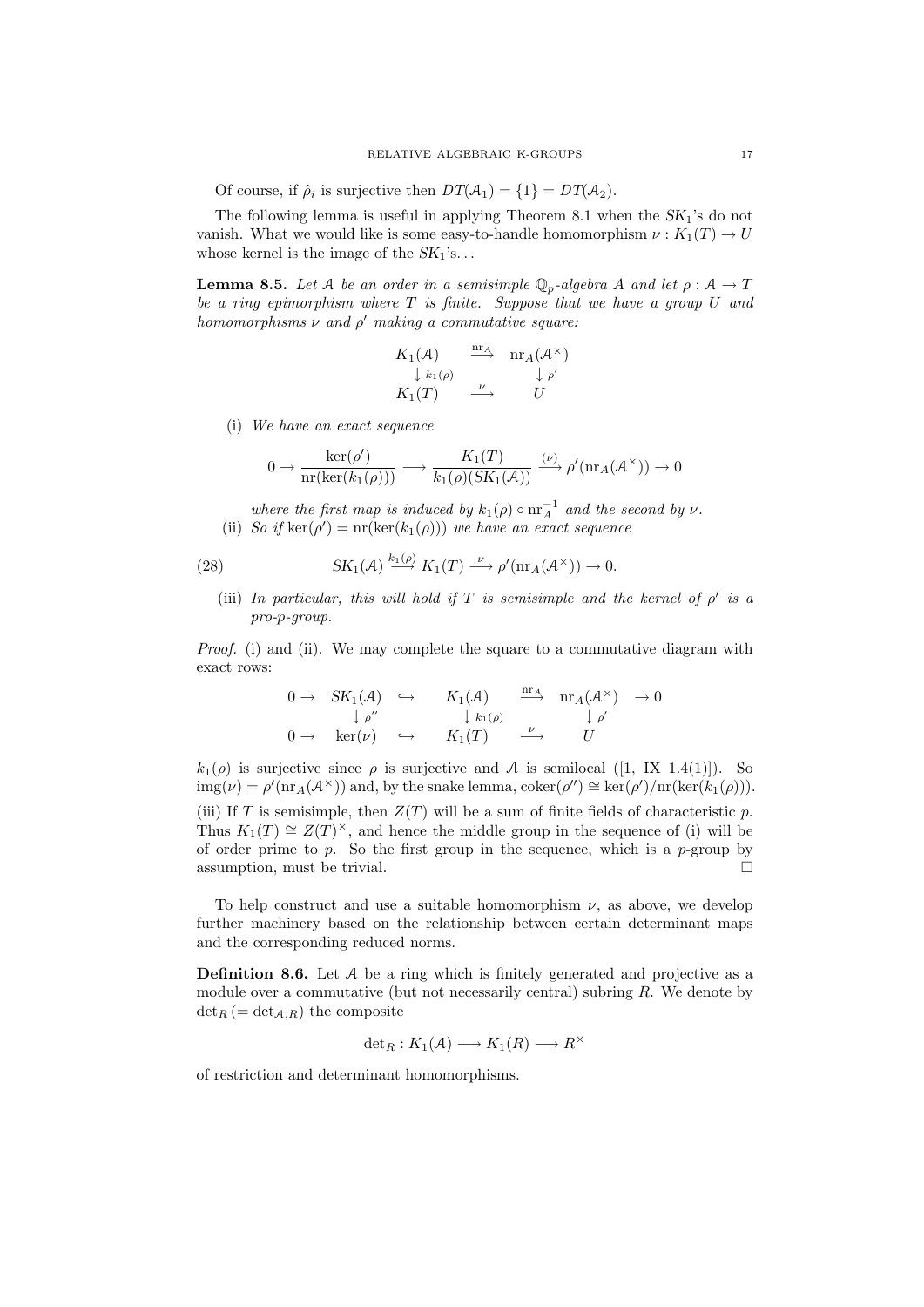**Lemma 8.7.** Suppose that R and A, as in the above definition, are  $\mathbb{Z}_p$ -orders in semisimple algebras E and A, respectively (with  $E \subset A$ ). Let  $x \in K_1(\mathcal{A})$  with image  $\bar{x}$  in  $K_1(A)$ . Then one has

(i) 
$$
\det_R(x) = \det_E(\bar{x}).
$$
  
(ii)  $\det_R(x) = 1 \text{ for } x \in SK_1(\mathcal{A}).$ 

*Proof.* (i) is clear since the ring extensions  $\otimes_R E$  and  $\otimes_A A$  are both given by extension of scalars functor  $\otimes_{\mathbb{Z}} \mathbb{Q}$ .

(ii) If  $x \in SK_1(\mathcal{A})$ , then  $\text{nr}_A(\bar{x}) = 1$ . Since  $\text{nr}_A$  is injective this implies  $\bar{x} = 1$ . So  $\det_B(x) = \det_E(\bar{x}) = 1.$ 

Let  $\Gamma$  be a finite group. We recall that a  $\Gamma$ -Galois algebra, L, is a direct sum of fields on which  $\Gamma$  acts by ring automorphisms, so that  $\Gamma$  permutes the field summands of  $L$  transitively and the stabilizer of each summand acts faithfully on that summand. The fixed ring  $L^{\Gamma}$  is then a field (essentially a "diagonal" embedding of the fixed field of a summand) and  $\dim_{L}(\mathcal{L}) = |\Gamma|$ . It is convenient to note that if K is one of the field summands and  $\Delta$  is its stabilizer then L is isomorphic, as a Γ-ring, to the co-induced ring Map<sub>∆</sub>(Γ, K) of  $\Delta$ -equivariant maps ( $\Delta$  acting on the left) from  $\Gamma$  to K with  $\Gamma$  action defined by  $\gamma(f) : \gamma' \mapsto f(\gamma'\gamma)$ .

If the group  $\Gamma$  acts on the ring S by ring automorphisms and  $\psi$  is a 2-cocycle in  $Z^2(\Gamma, S^{\times})$  then the *twisted group ring* (also known as a *crossed product algebra*)  $S \rtimes_{\psi} \Gamma$  is the free S-module

$$
S \rtimes_{\psi} \Gamma := \left\{ \sum_{\gamma \in \Gamma} r_{\gamma} \hat{\gamma} \mid r_{\gamma} \in S \right\},\
$$

on the symbols  $\{\hat{\gamma} : \gamma \in G\}$  with multiplication defined by the rules

$$
\hat{\gamma}\hat{\delta} = \psi(\gamma, \delta)\widehat{\gamma\delta}, \quad \hat{\gamma}r = \gamma(r)\hat{\gamma}
$$

for  $\gamma, \delta \in \Gamma$  and  $r \in S$ . If the cocycle is trivial then we may omit it from the notation.

If S is co-induced from a subgroup of  $\Gamma$ , as with a Galois algebra, then this construction produces a ring isomorphic to a matrix ring over a twisted group ring formed with the subgroup:

**Lemma 8.8.** Let  $\Gamma$  be a finite group with subgroup  $\Delta$ , of index n. Suppose that  $\Delta$ acts on a commutative ring R by ring automorphisms and put S for the co-induced ring Map<sub>∆</sub>(Γ, R). Choose  $\psi \in Z^2(\Gamma, S^{\times})$ . Then

$$
S \rtimes_{\psi} \Gamma \cong \text{Mat}_n(R \rtimes_{\psi} \Delta),
$$

where  $\psi^! \in Z^2(\Delta, R^\times)$  is defined by  $\psi^! (\delta, \delta') = \psi(\delta, \delta')(1_\Gamma)$ .

*Proof.* Take a left transversal  $T = \{\tau_1, \ldots, \tau_n\}$  of  $\Delta$  in  $\Gamma$ . Let  $e \in S$  be the chacteristic function of  $\Delta$  (so  $e(\gamma)$  is 1 if  $\gamma \in \Delta$  and is 0 otherwise). Then  $e_i := \tau_i(e)$ is the characteristic function of  $\Delta \tau_i^{-1}$ . Moreover, the  $e_i$  are mutually orthogonal idempotents and add up to 1. Thus, putting  $\Phi = S \rtimes_{\psi} \Gamma$ , for brevity, we have

$$
\Phi = \bigoplus_{i,j} e_i \Phi e_j = \bigoplus_{i,j} \hat{\tau}_i e \hat{\tau}_i^{-1} \Phi \hat{\tau}_j e \hat{\tau}_j^{-1} = \bigoplus_{i,j} \hat{\tau}_i e \Phi e \hat{\tau}_j^{-1} = \bigoplus_{i,j} \hat{\tau}_i \Lambda \hat{\tau}_j^{-1},
$$

where  $\Lambda = e\Phi e$ . Now  $\text{Mat}_n(\Lambda) = \bigoplus_{i,j} \Lambda E_{i,j}$ , where the  $E_{i,j}$  are the (additive) elementary matrices. So we have a group isomorphism  $\rho : \text{Mat}_n(\Lambda) \longrightarrow \Phi$  given by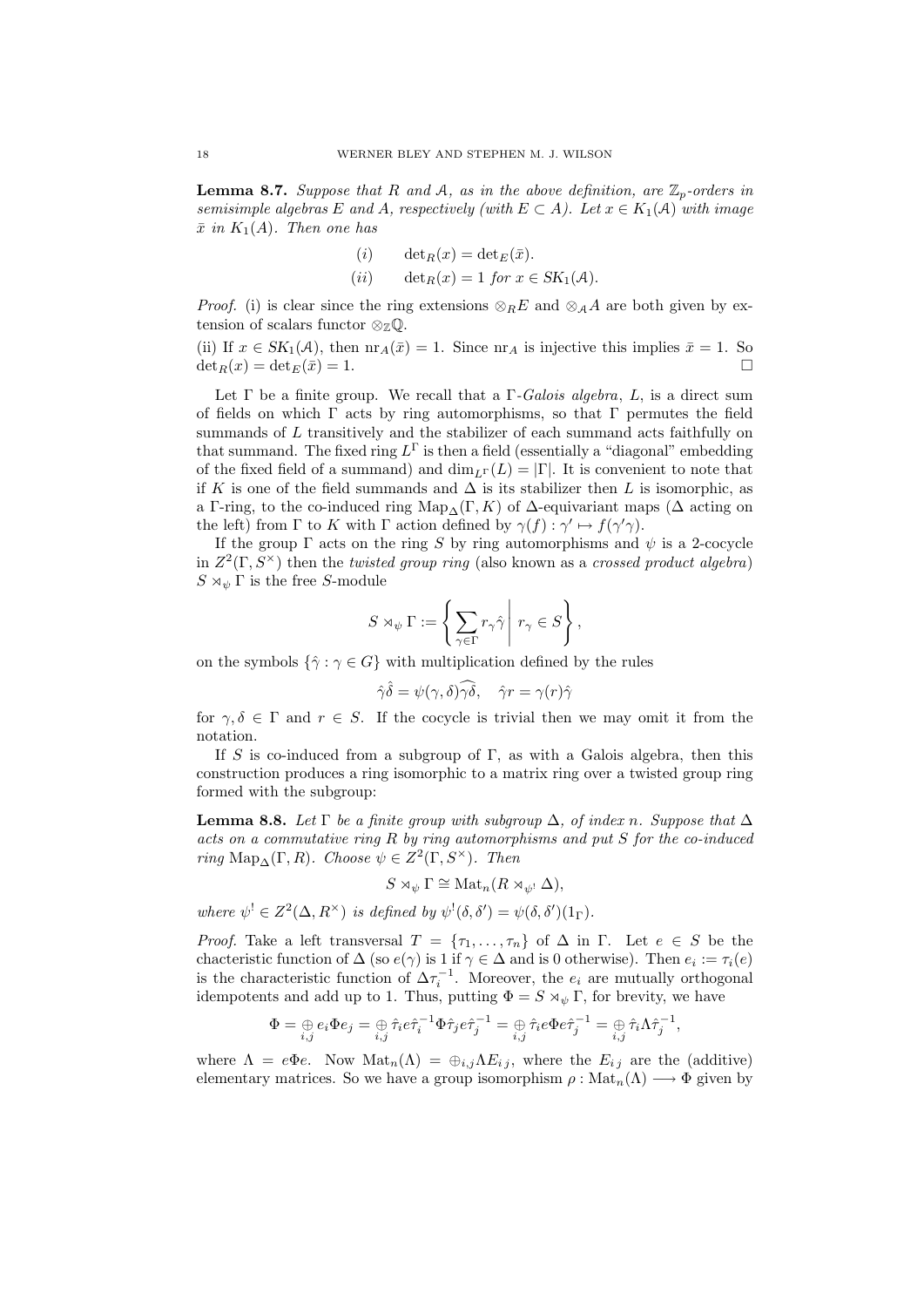$\rho(\lambda E_{i,j}) = \hat{\tau}_i \lambda \hat{\tau}_j^{-1}$ . Moreover, for  $\lambda, \lambda' \in \Lambda = e \Phi e$ ,

$$
(\hat{\tau}_i \lambda \hat{\tau}_j^{-1})(\hat{\tau}_k \lambda' \hat{\tau}_l^{-1}) = \begin{cases} \hat{\tau}_i \lambda \lambda' \hat{\tau}_l^{-1} & \text{if } j = k \\ \hat{\tau}_i \lambda \hat{\tau}_j^{-1} e_j e_k \hat{\tau}_k \lambda' \hat{\tau}_l^{-1} = 0 & \text{otherwise,} \end{cases}
$$

replicating the behaviour of the  $\lambda E_{ij}$ . So  $\rho$  is a ring isomorphism, also. Now

$$
\Lambda = \bigoplus_{i} \bigoplus_{\delta \in \Delta} eS\hat{\delta}\hat{\tau}_i^{-1}e = \bigoplus_{i} \bigoplus_{\delta \in \Delta} S\hat{\delta}ee_i\hat{\tau}_i^{-1} = \bigoplus_{\delta \in \Delta} (Se)\hat{\delta} = (Se) \rtimes_{e\psi} \Delta,
$$

since, for  $\gamma, \delta \in \Delta$ , we have  $e\hat{\gamma}\hat{\delta} = e\psi(\gamma, \delta)\hat{\gamma}\hat{\delta}$ . Moreover, evaluation at  $1_{\Gamma}$  gives a  $\Delta$ -isomorphism from Se to R. So  $\Lambda \cong R \rtimes_{\psi} \Delta$ .

(Of course, in the situation of the lemma, the map from  $H^2(\Gamma, S^\times)$  to  $H^2(\Delta, R^\times)$ ) induced by "!" is an isomorphism, since  $S^{\times}$  is induced from  $R^{\times}$ .)

# Corollary 8.9. Assume the notation of Lemma 8.8.

a)  $S \rtimes_{\psi} \Gamma$  is simple, a maximal order or hereditary if and only if  $R \rtimes_{\psi} \Delta$  is.

b) Let  $R = K$  be field on which  $\Delta$  acts faithfully. Then  $S \rtimes_{\psi} \Gamma$  is simple.

c) Let R be a Dedekind domain with a quotient field K as in b). Let  $R' = R^{\Delta}$  and suppose that R is an R'-order. Then  $S \rtimes_{\psi} \Gamma$  is an hereditary or maximal R'-order according as  $R$  is tamely ramified or unramified over  $R'$ .

Proof. Assertion a) is immediate from Lemma 8.8 because the properties of being simple, maximal or heriditary hold for a ring  $\Lambda$  if and only if they hold for  $\text{Mat}_n(\Lambda)$ .

b) That  $K \rtimes_{\psi} \Delta$  is a simple algebra is a standard result (see e.g. [16, 29.6] where  $K \rtimes_{\psi} \Delta$  would be denoted  $(K/K^{\Delta}, \psi')$ ). The simplicity of  $S \rtimes_{\psi} \Gamma$  follows from part a).

In the same way we deduce part c) from  $[8, (28.5)$  and  $(28.7)]$ .

$$
\qquad \qquad \Box
$$

**Lemma 8.10.** Suppose that  $A = L \rtimes_{\psi} \Gamma$  is a twisted group ring where L is a finite direct sum of  $\Gamma$ -Galois algebras and  $\psi$  is a 2-cocycle of  $\Gamma$  with coefficients in  $L^{\times}$ .

(i) For  $x \in K_1(A)$ ,

$$
\mathrm{nr}_A(x) = \det_L(x)
$$

(ii) Suppose A is a subring of A which is projective over  $R = A \cap L$  and such that the product map  $L \otimes_R \mathcal{A} \to A$  is bijective. Then, for  $x \in K_1(\mathcal{A})$ ,

$$
\mathrm{nr}_A(x) = \det_R(x).
$$

(iii) If  $\alpha$  is an ideal of R such that  $\alpha A = A\alpha$  then we have a commutative square

$$
K_1(\mathcal{A}) \xrightarrow{\text{nr}_A} R^{\times}
$$
  
\n
$$
\downarrow k_1(\mathcal{A}) \xrightarrow{\text{det}_R} (\mathcal{R}')^{\times}
$$
  
\n
$$
K_1(\mathcal{A}') \xrightarrow{\text{det}_R} (\mathcal{R}')^{\times}
$$

where  $R' = R/\mathfrak{a}, A' = A/\mathfrak{a}A, \rho : A \to A'$  is the reduction map and  $\sigma$  is its restriction.

(iv) If R is a  $\Gamma$ -invariant subring of L such that  $\psi$  has coefficients in  $R^{\times}$ ,  $A = R \rtimes_{\psi} \Gamma$  and  $\mathfrak a$  is a  $\Gamma$ -invariant ideal of R, then the conditions of (ii) and (iii) hold.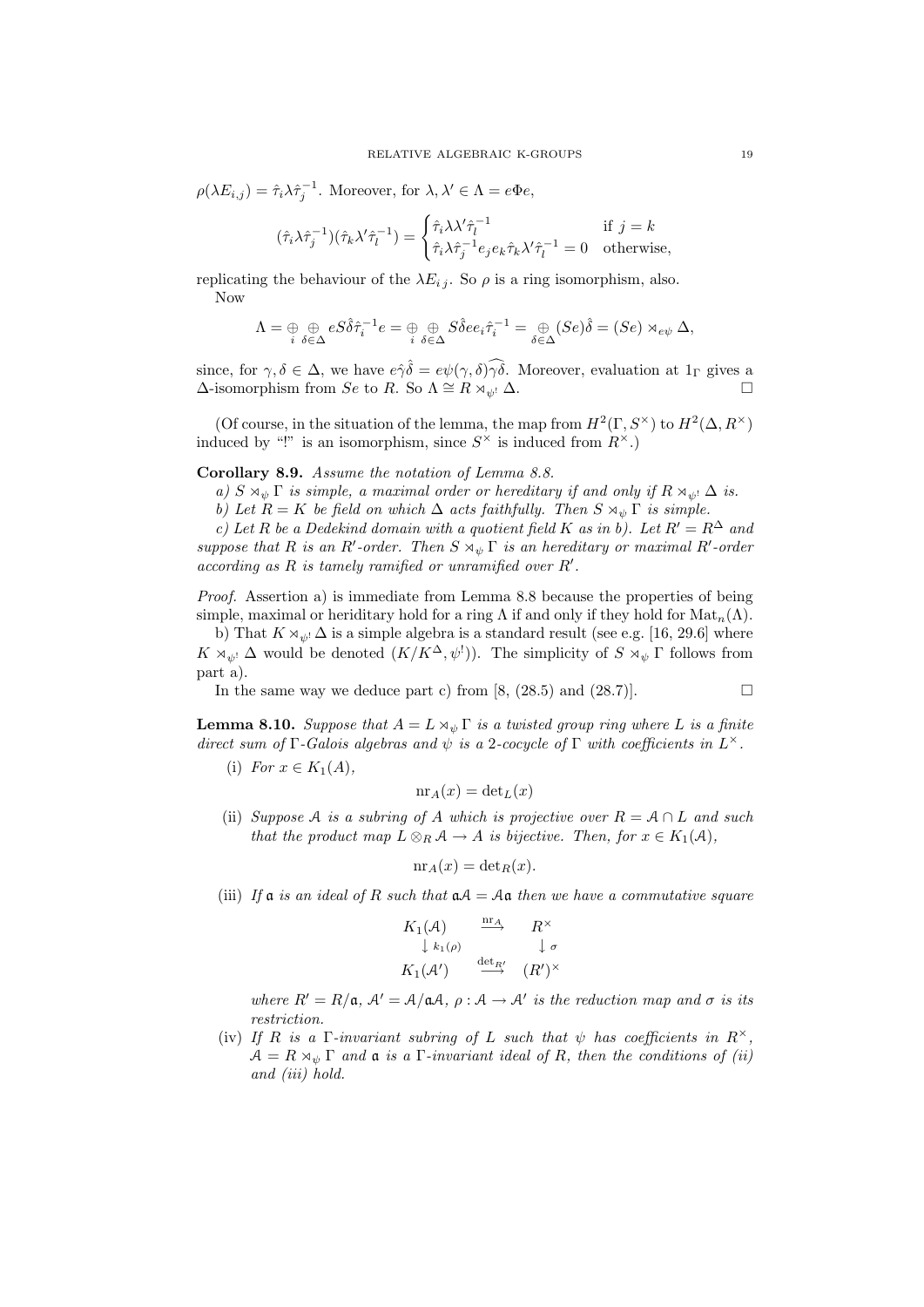*Proof.* (i) We may assume that  $L$  is a single Galois algebra, since the general case follows easily. So  $L$  is isomorphic as a ring to  $K<sup>n</sup>$  for some field  $K$  and we may assume that  $L = \text{Map}_{\Delta}(\Gamma, K)$  where  $\Delta \subseteq \Gamma$  acts on K as a Galois group.

Suppose first that  $\Delta = \{1\}$ . With  $R = K$  and  $S = L$ , we adopt the notation of the proof of Lemma 8.8. Then we may identify  $\Lambda$  with  $K$  and  $A = \Phi \simeq \text{Mat}_n(K)$ . Put  $e_{ij} = \hat{\tau}_i e \hat{\tau}_j^{-1}$  (so  $e_i = e_{ii}$ ). Then, with  $f_j = \sum_i e_{ij}$ , we find that A is free on  $f = \{f_1, \ldots, f_n\}$  over  $L = \bigoplus_i Ke_i$ .

Choose  $\mu \in A^{\times}$  and let  $\hat{\mu} \in Aut_A(A)$  be right multiplication by  $\mu$ . With  $\rho$  as in Lemma 8.8, let  $\rho^{-1}(\mu) = M = (m_{ij}) \in \text{Mat}_n(K)$ , so that  $\mu = \sum_{ij} m_{ij} E_{ij}$ . Then  $f_k\mu = \sum_j m_{kj}f_j$ . Thus the matrix (with respect to **f**) of  $\hat{\mu} \in Aut_L(A)$  is M and  $\det_L(\mu) = \det(M) = \text{nr}(\mu).$ 

In the general case put  $F = L^{\Gamma}$ , identified naturally with  $K^{\Delta}$ . Let N be an extension of F containing a copy of K. Then  $L \otimes_F N \cong (K \otimes_F N)^{|\Gamma/\Delta|} \cong N^{|\Gamma|}$  and  $(L \otimes_F N)^{\Gamma} \cong N$ . So  $L \otimes_F N$  is a  $\Gamma$ -Galois algebra which is "completely split" as above and we can apply the above work to  $A \otimes_F N = (L \otimes_F N) \rtimes_{\psi} \Gamma$ . Thus, with  $\hat{\mu} \in Aut_A(A)$ , as above,

$$
\det_L(\hat{\mu}) \otimes 1 = \det_{L \otimes N}(\hat{\mu} \otimes 1) = \mathrm{nr}_{A \otimes N}(\mu \otimes 1) = \mathrm{nr}_A(\mu) \otimes 1
$$

Thus  $\det_L(\mu) = \text{nr}(\mu)$ , as required.

Parts (ii), (iii) and (iv) are immediate.  $\Box$ 

Corollary 8.11. Suppose that we have L, A, R, A, a, R' and A' as in Lemma 8.10(i)-(iii) and such that L is finite dimensional over  $\mathbb{Q}_p$  and A' is finite.

(i) Then we have an exact sequence

$$
0 \to \frac{\ker(\rho) \cap \mathrm{nr}(\mathcal{A}^{\times})}{\mathrm{nr}(\ker(k_1(\rho)))} \longrightarrow \frac{K_1(\mathcal{A}')}{k_1(\rho)(SK_1(\mathcal{A}))} \stackrel{(\det_{R'})}{\longrightarrow} \rho(\mathrm{nr}(\mathcal{A}^{\times})) \to 0,
$$

where  $(\det_{B_1})$  is induced by  $\det_{B_1}$ 

- (ii) Suppose, further, that we have a cartesian square as in Theorem 8.1 such that  $\rho_1 : A_1 \to T$  is  $\rho : A \to A'$  as above and that
	- (a) ker $(\rho) \cap \text{nr}(\mathcal{A}^{\times}) = \text{nr}(\text{ker}(k_1(\rho))$  and
	- (b)  $A_2$  is projective over a commutative subring  $R_2$  such that  $\rho_2(R_2) \subseteq R'$ and  $\mathcal{A}' \cong R' \otimes_{R_2} \mathcal{A}_2$ .

Then we have an exact sequence

$$
0 \to \rho(\mathrm{nr}(\mathcal{A}^{\times})) \stackrel{\partial_{\rho}}{\to} DT(\mathcal{B}) \to DT(\mathcal{A}) \oplus DT(\mathcal{A}_2) \to 0,
$$

where, for 
$$
x \in \text{nr}(\mathcal{A}^{\times}), \overline{\partial}_{\rho}(\rho(x)) = (x, 1)\text{nr}(\mathcal{B}^{\times}).
$$

*Proof.* (i) In Lemma 8.5, take  $\rho : A \to T$  to be  $\rho : A \to A', \nu = \det_{R'}$  and  $\rho' : \text{nr}(\mathcal{A}^{\times}) \to (R')^{\times}$  to be the restriction of  $\sigma$  (and hence of  $\rho$ ). Then ker $(\rho') =$  $\ker(\rho) \cap \mathrm{nr}(\mathcal{A}^{\times})$  and the result follows.

(ii) From  $A' \cong R' \otimes_{R_2} A_2$  we deduce

$$
\rho_2(\det_{R_2}(x)) = \det_{R'}(k_1(\rho_2)(x))
$$

for all  $x \in K_1(\mathcal{A}_2)$ . Hence  $k_1(\rho_2)(\ker(\det_{R_2})) \subseteq \ker(\det_{R'})$ . In addition, by Lemma 8.7 we have

$$
k_1(\rho_2)(SK_1(\mathcal{A}_2)) \subseteq k_1(\rho_2)(\ker(\det R_2)).
$$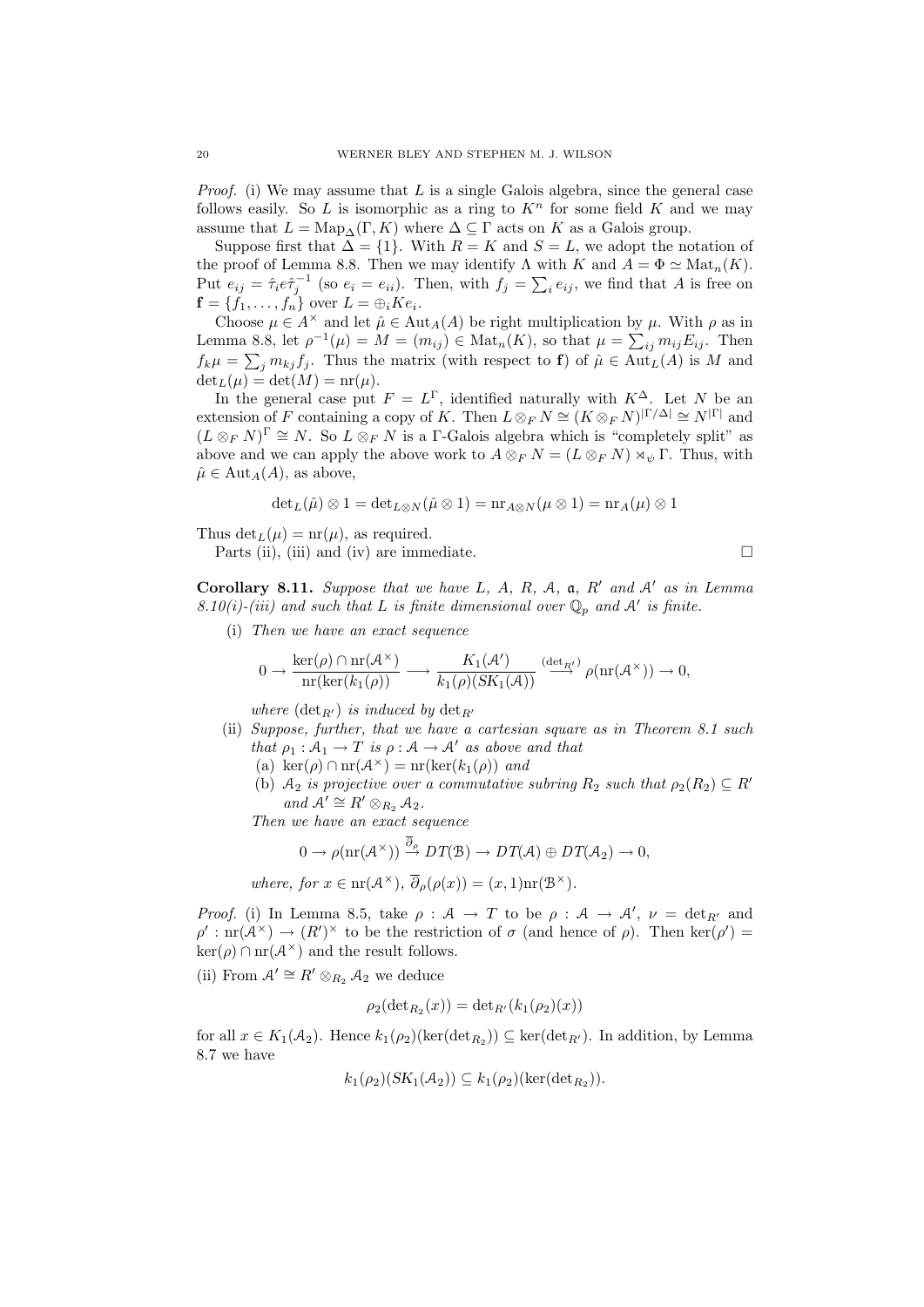We consider the exact diagram with exact rows

(29) 
$$
0 \longrightarrow SK_1(\mathcal{A}) \longrightarrow K_1(\mathcal{A}) \xrightarrow{\text{nr}_{\mathcal{A}}} \text{nr}_{\mathcal{A}}(\mathcal{A}^{\times}) \longrightarrow 0
$$

$$
\downarrow \qquad \qquad \downarrow \qquad \qquad \downarrow \qquad \qquad \downarrow \qquad \qquad \downarrow \qquad \qquad \downarrow \qquad \qquad \downarrow \qquad \qquad \downarrow \qquad \qquad \downarrow \qquad \qquad \downarrow \qquad \qquad \downarrow \qquad \qquad \downarrow \qquad \qquad \downarrow \qquad \qquad \downarrow \qquad \qquad \downarrow \qquad \qquad \downarrow \qquad \qquad \downarrow \qquad \qquad \downarrow \qquad \qquad \downarrow \qquad \qquad \downarrow \qquad \qquad \downarrow \qquad \qquad \downarrow \qquad \qquad \downarrow \qquad \qquad \downarrow \qquad \downarrow \qquad \qquad \downarrow \qquad \downarrow \qquad \downarrow \qquad \qquad \downarrow \qquad \downarrow \qquad \qquad \downarrow \qquad \downarrow \qquad \downarrow \qquad \downarrow \qquad \qquad \downarrow \qquad \downarrow \qquad \downarrow \qquad \downarrow \qquad \qquad \downarrow \qquad \downarrow \qquad \downarrow \qquad \downarrow \qquad \downarrow \qquad \downarrow \qquad \downarrow \qquad \downarrow \qquad \downarrow \qquad \downarrow \qquad \downarrow \qquad \downarrow \qquad \downarrow \qquad \downarrow \qquad \downarrow \qquad \downarrow \qquad \downarrow \qquad \downarrow \qquad \downarrow \qquad \downarrow \qquad \downarrow \qquad \downarrow \qquad \downarrow \qquad \downarrow \qquad \downarrow \qquad \downarrow \qquad \downarrow \qquad \downarrow \qquad \downarrow \qquad \downarrow \qquad \downarrow \qquad \downarrow \qquad \downarrow \qquad \downarrow \qquad \downarrow \qquad \downarrow \qquad \downarrow \qquad \downarrow \qquad \downarrow \qquad \downarrow \qquad \downarrow \qquad \downarrow \qquad \downarrow \qquad \downarrow \qquad \downarrow \qquad \downarrow \qquad \downarrow \qquad \downarrow \qquad \downarrow \qquad \downarrow \qquad \downarrow \qquad \downarrow \qquad \downarrow \qquad \downarrow \qquad \downarrow \qquad \downarrow \qquad \downarrow \qquad \downarrow \qquad \downarrow \qquad \downarrow \qquad \downarrow \qquad \downarrow \qquad \down
$$

By (a) we have  $\mathrm{nr}_A(\mathrm{ker}(k_1(\rho))) = \mathrm{ker}(\rho')$ , so that

$$
ker(det_{R'}) = k_1(\rho)(SK_1(\mathcal{A})) = k_1(\rho)(SK_1(\mathcal{A})) + k_1(\rho_2)(SK_1(\mathcal{A}_2)).
$$

By Theorem 8.1(i) we have

$$
0 \longrightarrow \frac{K_1(\mathcal{A}')}{\ker(\det_{R'})} \stackrel{\partial}{\longrightarrow} DT(\mathcal{B}) \longrightarrow DT(\mathcal{A}) \oplus DT(\mathcal{A}_2) \longrightarrow 0.
$$

The exact sequence follows now since  $\frac{K_1(\mathcal{A}')}{\ker(\det_{R'})} \simeq \rho(\text{nr}_A(\mathcal{A}^{\times}))$ , as is implied by the snake lemma applied to diagram (29).

Moreover if  $x \in \text{nr}(\mathcal{A}^{\times})$  and  $y \in K_1(\mathcal{A})$  such that  $\text{nr}(y) = x$  then

$$
\overline{\partial}_{\rho}(\rho(x)) = \partial(k_1(\rho)(y)) \stackrel{8.1(ii)}{=} (\text{nr}(y), 1)\text{nr}(\mathcal{B}^{\times}) = (x, 1)\text{nr}(\mathcal{B}^{\times}),
$$
 as required.

**Remark 8.12.** By Lemma 8.5(iii), if  $\ker(\rho') = \ker(\rho) \cap \text{nr}(\mathcal{A}^{\times})$  is a pro-*p*-group and  $A'$  is semisimple then (a) of Corollary 8.11(ii) holds. Moreover, the semisimplicity of A' implies that  $\rho(\text{nr}(\mathcal{A}^{\times}))$  is a finite group of order prime to p. Therefore the restriction  $\rho'$ :  $\text{nr}(\mathcal{A}^{\times}) \to \rho(\text{nr}(\mathcal{A}^{\times}))$  splits. By Theorem 8.1(ii) we have the following diagram



Hence if the rest of the conditions in Corollary 8.11(ii) hold and  $\overline{\partial}_{\rho}$  is an isomorphism then, by Lemma 8.4,  $\pi_{\mathcal{B}}$  splits.  $\Box$ 

We are now in position to prove Theorem 1.2.

**Proof of Theorem 1.2** The alternating group  $A_4$  is the semidirect product  $V \rtimes C_3$ of the Klein group by a group of order 3 acting faithfully.

Correspondingly,  $C_3$  acts on  $\mathbb{Q}V \cong \mathbb{Q} \oplus \mathbb{Q}V/(s) \cong \mathbb{Q} \oplus \mathbb{Q}^{(3)}$ , where s is the sum of the elements of V and  $C_3$  permutes the factors of  $\mathbb{Q}V/(s)$  which is, therefore, a  $C_3$ -Galois algebra.

So  $\mathbb{Q}A_4 \cong (\mathbb{Q}V) \rtimes C_3 \cong \mathbb{Q}C_3 \oplus ((\mathbb{Q}^{(3)}) \rtimes C_3) \cong \mathbb{Q}C_3 \oplus \text{Mat}_3(\mathbb{Q}),$  by Lemma 8.8.

(i) Also  $\mathbb{Z}_3 V/(S) \cong \mathbb{Z}_3^3$ . So, similarly,  $\mathbb{Z}_3 A_4 \cong \mathbb{Z}_3 C_3 \oplus \text{Mat}_3(\mathbb{Z}_3)$ . Hence  $DT(\mathbb{Z}_3A_4) \cong DT(\mathbb{Z}_3C_3) \cong \mathbb{F}_3^{\times}$  by Corollary 8.2.

(ii) Pushing out the projections given by the central idempotents of  $\mathbb{Q}_2A_4$ , we obtain the following cartesian square:

(30) 
$$
\begin{array}{ccc}\n\mathbb{Z}_2 A_4 & \longrightarrow & (\mathbb{Z}_2 V/(s)) \rtimes C_3 \\
\downarrow & & \downarrow \rho_1 \\
\mathbb{Z}_2 C_3 & \xrightarrow{\rho_2} & (\mathbb{Z}/4) C_3.\n\end{array}
$$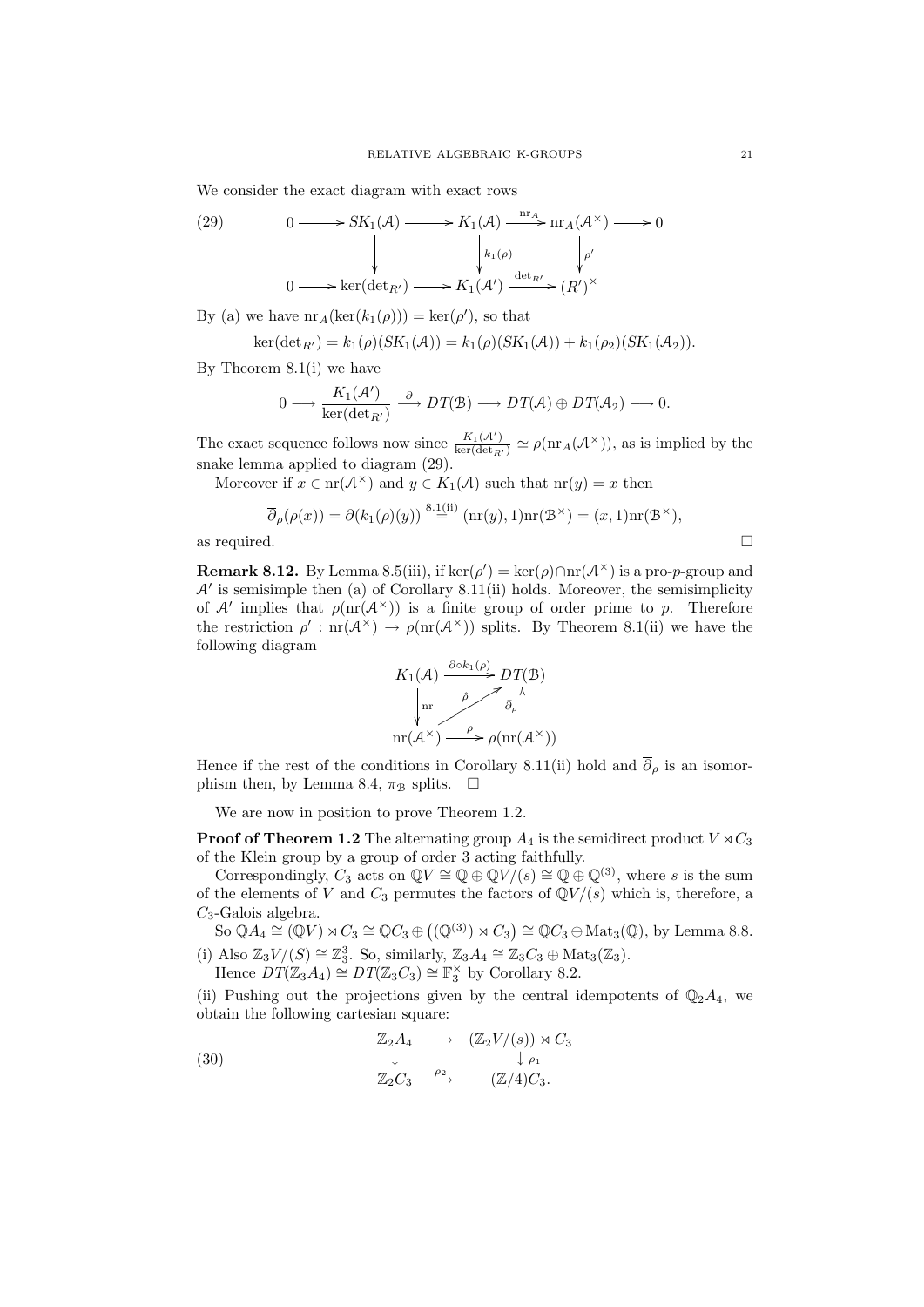We put  $A_1 = (\mathbb{Z}_2 V/(s)) \rtimes C_3$  and observe that both  $DT(\mathbb{Z}_2 C_3)$  and  $SK_1(\mathbb{Z}_2 C_3)$ are trivial, by Theorem 2.2(iv) and (v). Therefore Theorem 8.1 gives us the exact sequence:

(31) 
$$
SK_1(\mathcal{A}_1) \to K_1((\mathbb{Z}/4)C_3) \to DT(\mathbb{Z}_2A_4) \to DT(\mathcal{A}_1) \to 0.
$$

Now  $Z(\mathcal{A}_1) = \mathbb{Z}_2$  and the reduced norm (of  $\mathbb{Q}\mathcal{A}_1$ ) restricted to the centre is just cubing. But  $\mathbb{Z}_2^{\times}$  is a pro-2-group and so the cubing map  $\mathbb{Z}_2^{\times} \to \mathbb{Z}_2^{\times}$  is an isomorphism. Thus, simply by considering elements in the centre, we can conclude that

(32) 
$$
\operatorname{nr}(K_1(\mathcal{A}_1) = \mathbb{Z}_2^{\times} = \mathcal{O}_{Z(\mathbb{Q}\mathcal{A}_1)}^{\times}.
$$

So  $DT(\mathcal{A}_1)$  is trivial.

Again, virtually the same argument shows that

(33)  $\text{nr}(\text{ker}(k_1(\rho_1))) = \text{ker}(\rho_1) \cap \mathbb{Z}_2^{\times}.$ 

Thus, by Corollary 8.11(i) and (31),  $DT(\mathbb{Z}_2 A_4) \cong \rho_1(\mathbb{Z}_2^{\times}) = (\mathbb{Z}/4)^{\times}$ .

**Lemma 8.13.** Let R be a semisimple ring,  $\Gamma$  a finite group which acts on R by ring automorphisms and  $\psi \in Z^2(G, R^{\times})$ . Suppose that there exists an element  $u \in R$ such that  $\text{Tr}_{\Gamma}(u) := \sum_{\gamma \in \Gamma} \gamma(u) = 1$ . Then  $R \rtimes_{\psi} \Gamma$  is semisimple.

*Proof.* Let  $f: V \longrightarrow W$  an epimorphism of  $R \rtimes_{\psi} \Gamma$ -modules. We choose a Rsplitting  $s': W \longrightarrow V$  of f. Then  $s := \sum_{\gamma \in \Gamma} \gamma u s \gamma^{-1}$  is the desired  $R \rtimes_{\psi} \Gamma$ -splitting of  $f$ .

**Theorem 8.14.** Suppose that p is a prime,  $C_p = \langle \sigma \rangle$  is a cyclic group of order p,  $Γ$  is a finite group,  $\overline{Γ}$  is a quotient of  $Γ$  and  $L$  is a p-adic  $\overline{Γ}$ -Galois algebra which is unramified over  $\mathbb{Q}_p$ . Let  $\Gamma$  act on  $C_p$  so that the total action of  $\Gamma$  on  $LC_p$  is faithful. Put S for the maximal order of L and  $\mathcal{B} = (SC_p) \rtimes_{\epsilon} \Gamma$ , where  $\epsilon$  is a 2-cycle in  $Z^2(\Gamma, S^{\times})$ . Then  $DT(\mathcal{B}) \cong (S^{\Gamma}/(p))^{\times}$  and  $\pi_{\mathcal{B}}$  splits.

Proof. Consider a Cartesian square of ring epimorphisms:

(34) 
$$
\begin{array}{ccc}\nSC_p \rtimes_{\epsilon} \Gamma & \xrightarrow{\pi_1} & S[\zeta] \rtimes_{\epsilon} \Gamma \\
& \downarrow & \downarrow \rho_1 \\
& S \rtimes_{\epsilon} \Gamma & \xrightarrow{\rho_2} & (S/p) \rtimes_{\epsilon} \Gamma\n\end{array}
$$

where  $S[\zeta] = S \otimes \mathbb{Z}[\zeta]$  with  $\zeta$  a pth root of 1 and  $\pi_1$  is induced by an isomorphism  $C_p \cong \langle \zeta \rangle$ . Name the rings in the square B,  $A_1$ ,  $A_2$  and T as in the square (26).

The summands of  $L[\zeta]$  are tame extensions of those of L and thus the orders  $A_1$  and  $A_2$  are hereditary by Corollary 8.9. Therefore  $DT(A_1)$  and  $DT(A_2)$  are trivial by Theorem 2.2(iv). In particular,  $\text{nr}(\mathcal{A}_1^{\times}) = Z(\mathcal{A}_1)^{\times} = (S[\zeta]^{\Gamma})^{\times}$ , so that  $\rho_1(\operatorname{nr}(\mathcal{A}_1^{\times})) = (S^{\Gamma}/(p))^{\times}.$ 

Take the square (34) to be that of Corollary 8.11(ii), with  $R = S[\zeta], \mathfrak{a} = (1 - \zeta)$ and, up to an obvious isomorphism,  $R' = S/(p)$ . Then condition (b) is satisfied by taking  $R_2 = S$ . Since p is unramified in S, the ring R' is a finite sum of fields and therefore semisimple. Moreover there exists  $u \in R'$  such that  $Tr_{\Gamma}(u) = 1$ , so that by Lemma 8.13 we conclude that T is semisimple. In addition, ker( $\rho$ )  $\cap R^{\times}$  =  $1 - (1 - \zeta)R$  is a pro-p-group so, by Remark 8.12, condition (a) of Corollary 8.11 is satisfied and the result follows by Corollary 8.11.

**Theorem 8.15.** Let G be the group extension  $(\Delta C_p) \rtimes_{\psi} \Gamma$ , where p is a prime number and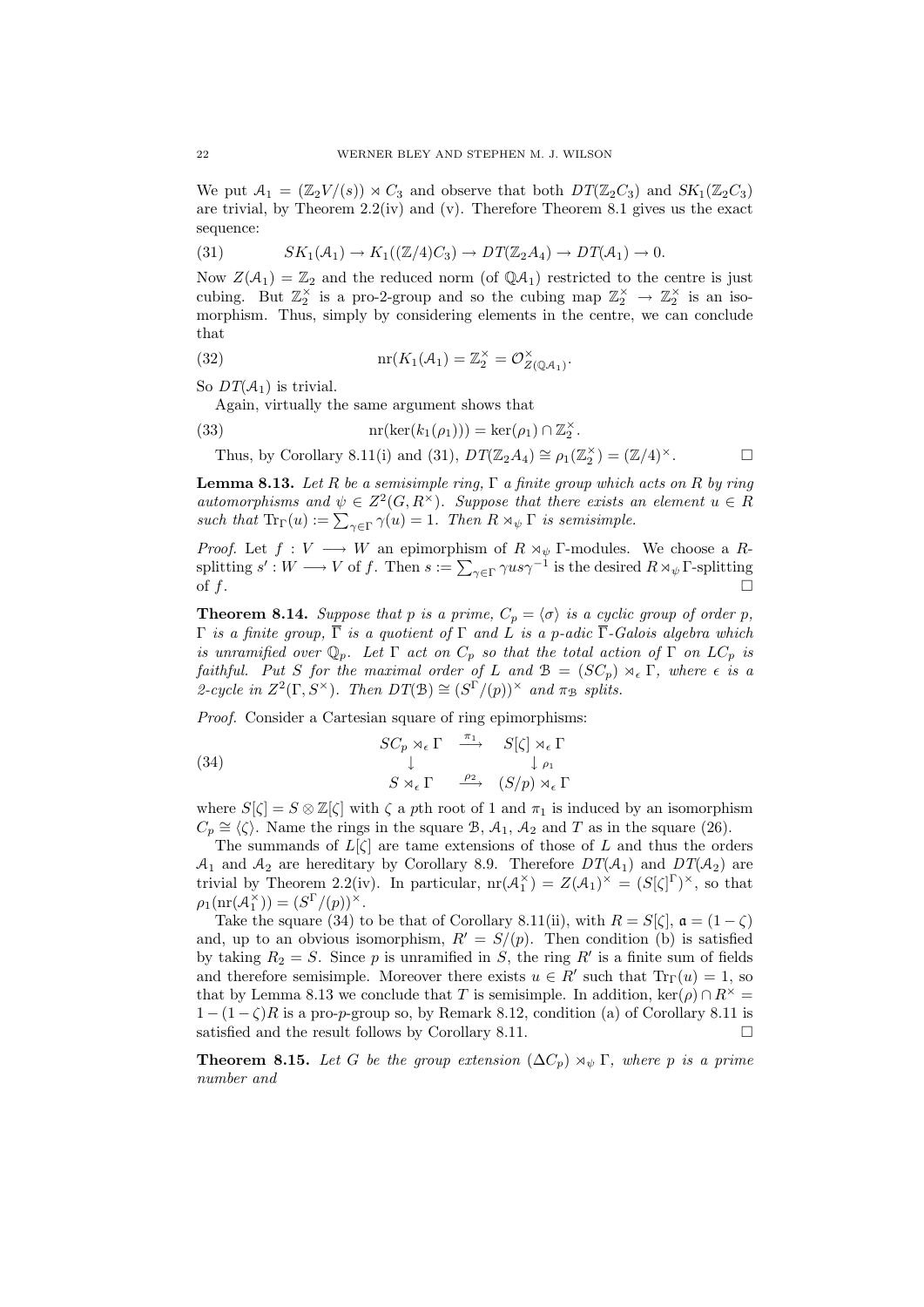- (i)  $\Gamma$  and  $\Delta$  are finite abelian groups of order prime to p,
- (ii)  $\Gamma$  acts by group automorphisms on  $\Delta$  and  $C_p$  with the action on  $C_p$  being faithful and
- (iii)  $\psi$  is a 2-cocycle in  $Z^2(\Gamma, \Delta)$ .

Then

$$
DT(\mathbb{Z}_p G) \cong ((\mathbb{Z}_p \Delta)^{\Gamma}/(p))^\times
$$

(Note that alternative descriptions are  $((\mathbb{F}_p\Delta)^{\Gamma})^{\times}$  and  $(\mathcal{M}/(p))^{\times}$ , where  $\mathcal M$  is the maximal order in  $(\mathbb{Q}\Delta)^{\Gamma}$ .)

*Proof.* We can represent  $\mathbb{Q}_p \Delta$  as a direct sum  $\bigoplus_{ij} F_{ij}$  of p-adic fields where, for each i,  $\{F_{ij}\}\$ is an orbit under the action of Γ. The sum  $L_i = \bigoplus_j F_{ij}$  of an orbit is then a Galois algebra for some quotient  $\overline{\Gamma}_i$  of  $\Gamma$ . Since the order of  $\Delta$  is prime to p the Galois algebras  $L_i$  are unramified.

Now  $\mathbb{Z}_p\Delta$  is the maximal order in  $\mathbb{Q}_p\Delta$  and so is the direct sum of the maximal orders  $S_i$  in each  $L_i$ . Morover  $\psi$  splits up as the sum of 2-cocycles  $\psi_i$  in  $Z^2(\Gamma, S_i^{\times})$ . Thus

$$
\mathbb{Z}_p G = (\mathbb{Z}_p \Delta C_p) \rtimes_{\psi} \Gamma = \bigoplus_i (S_i C_p) \rtimes_{\psi_i} \Gamma.
$$

Hence, by Theorem 8.14,

$$
DT(\mathbb{Z}_p G) = \bigoplus_i DT((S_i C_p) \rtimes_{\psi_i} \Gamma) \cong \bigoplus_i (S_i^{\Gamma}/(p))^{\times} = ((\mathbb{Z}_p \Delta)^{\Gamma}/(p))^{\times},
$$

as required.  $\Box$ 

Taking  $\Delta = \{1\}$  we have

Corollary 8.16. Let  $G = C_p \rtimes \Gamma$ , where p is a prime and  $\Gamma$  is a group of automorphisms of  $C_p$ . Then  $DT(\mathbb{Z}_p G) \cong \mathbb{F}_p^{\times}$ .  $\Box$ 

**Remark 8.17.** Let K be an abelian extension of  $\mathbb{Q}$  of degree d and with conductor n (or  $n\infty$ ). Let  $H(K)$  be the kernel of the natural (Artin) map  $(\mathbb{Z}/n)^{\times} \to \text{Gal}(K/\mathbb{Q})$ . If p is a prime not dividing n then  $\mathcal{O}_K/(p) \cong (\mathbb{F}_{p^r})^{d/r}$ , where r is the order of the image of p in  $(\mathbb{Z}/n)^{\times}/H(K)$  (and hence the order of the Frobenius at p in  $Gal(K/\mathbb{Q}))$ .

After these preparations we are finally in position to prove Theorem 1.1. **Proof of Theorem 1.1** Let G be a dihedral or quaternion group of order  $2<sup>n</sup>m$ with odd m and let p be a prime such that  $p \mid m$  and  $p^2 \nmid m$ . Then

$$
G = (\Delta C_p) \rtimes_{\psi} \Gamma,
$$

with  $\Delta \simeq C_{2^{n-1}m/p}$ ,  $\Gamma \simeq C_2$  acting by inversion and  $\psi \in Z^2(\Gamma, C_{2^{n-1}})$  (for details see, for example, [8, Examples (7.39), (7.40)]). So, by Theorem 8.15, we have  $DT(\mathbb{Z}_p[G]) \simeq (\mathcal{M}/(p))^\times$ , where M denotes the maximal order in  $(\mathbb{Q}\Delta)^{\Gamma}$ . Now

$$
(\mathbb{Q}\Delta)^{\Gamma} \simeq \prod_{d||\Delta|} \mathbb{Q}(\zeta_d)^+,
$$

where  $\mathbb{Q}(\zeta_d)^+$  denotes the maximal real subfield of the cyclotomic field  $\mathbb{Q}(\zeta_d)$ . Part (a) follows from Remark 8.17.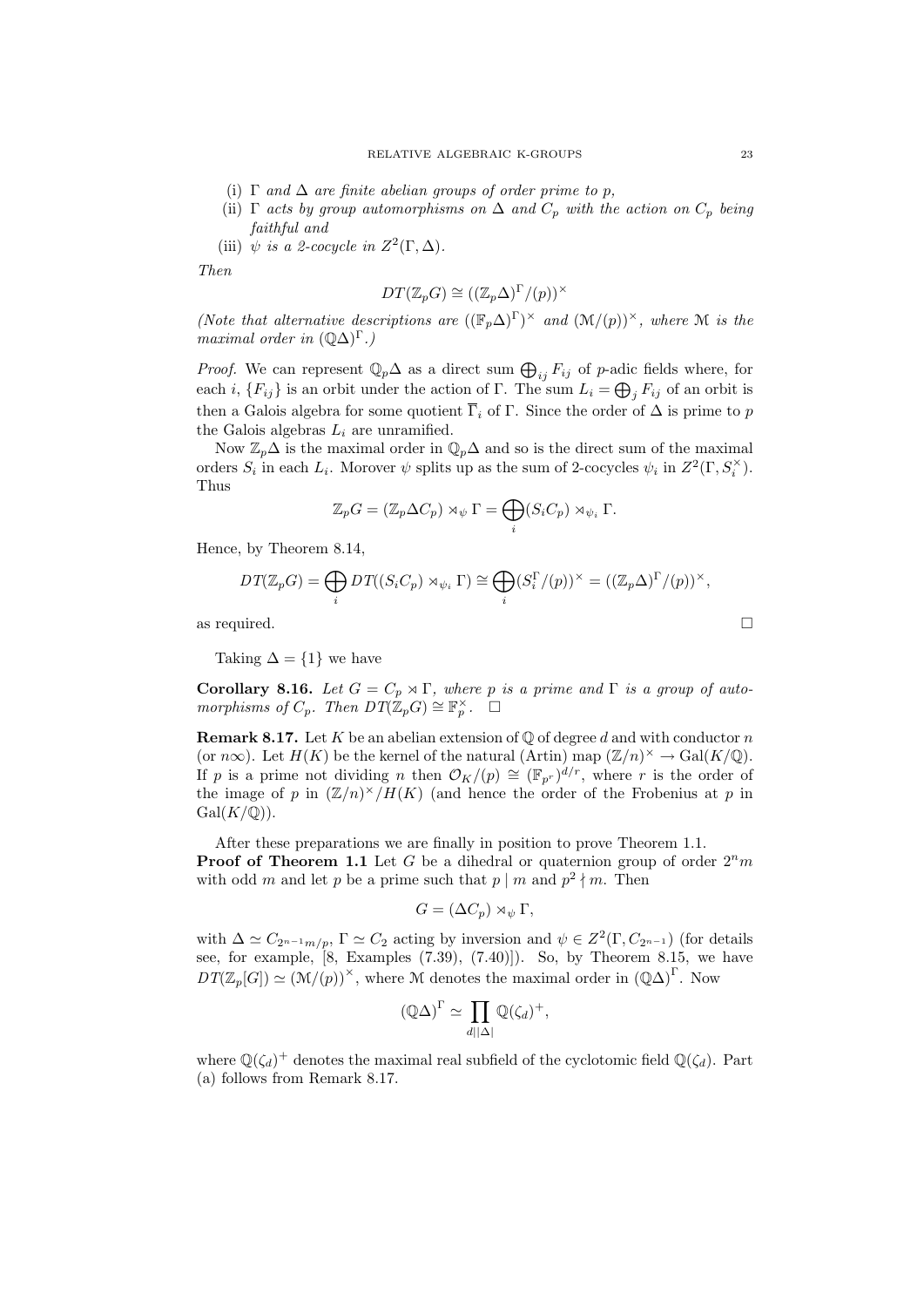We now turn to prove part (b) and first assume that  $|G| = 4m$  with odd m. Then  $\mathbb{Z}_2C_m$  is the maximal order in  $\mathbb{Q}_2C_m$  and is therefore isomorphic to

$$
\prod_{1 \le d \mid m} S_d,
$$

where  $S_d = \mathbb{Z}[\zeta_d] \otimes \mathbb{Z}_2$ . Since  $G = C_m C_2 \rtimes_{\psi} \Gamma$  we obtain

$$
\mathbb{Z}_2 G \cong \prod_{1 \le d \mid m} (S_d C_2) \rtimes_{\psi} \Gamma.
$$

Now

$$
S_1 C_2 \rtimes_{\psi} \Gamma \cong \begin{cases} \mathbb{Z}_2 V, & \text{if } G \text{ is dihedral,} \\ \mathbb{Z}_2 C_4, & \text{if } G \text{ is quaternion,} \end{cases}
$$

and, therefore, in either case,

$$
DT(S_1C_2\rtimes_{\psi}\Gamma)\cong C_2.
$$

For  $1 < d \mid m$  we set  $\mathcal{A}_d := S_d C_2 \rtimes_{\psi} \Gamma$  and  $A_d := \mathbb{Q}_p \otimes_{\mathbb{Z}_p} \mathcal{A}_d$ . Then  $A_d$  is a sum of Γ-Galois algebras and so, by Theorem 8.14,

(35) 
$$
DT(\mathcal{A}_d) \cong (S_d^{\Gamma}/(2))^{\times} \cong (\mathbb{Z}[\zeta_d]^{\Gamma}/(2))^{\times}.
$$

and

(36)  $\pi_{A_d}: \mathcal{O}_{Z(A_d)}^{\times} \longrightarrow DT(A_d)$  splits.

The result for  $n = 2$  now follows from (35) combined with Remark 8.17.

Henceforth we assume  $n = 3$ , so that  $|G| = 8m$  with odd m. Then with the same notation as before

$$
\mathbb{Z}_2 G \cong \bigoplus_{1 \le d \mid m} (S_d C_4) \rtimes_{\psi} \Gamma.
$$

Now

$$
S_1 C_4 \rtimes_{\psi} \Gamma \cong \begin{cases} \mathbb{Z}_2 Q_8, & \text{if } G \text{ is quaternion,} \\ \mathbb{Z}_2 D_8, & \text{if } G \text{ is dihedral,} \end{cases}
$$

and therefore, in either case

$$
DT(S_1C_4 \rtimes_{\psi} \Gamma) \cong C_2^2
$$

.

Suppose that  $1 < d \mid m$ . We have a cartesian square:

$$
S_d C_4 \rtimes_{\psi} \Gamma \longrightarrow S_d[i] \rtimes_{\psi} \Gamma
$$
  
\n
$$
\downarrow \qquad \qquad \downarrow \qquad \qquad \downarrow \qquad \qquad \downarrow \qquad \qquad \downarrow \qquad \downarrow \qquad \downarrow \qquad \downarrow \qquad \downarrow \qquad \downarrow \qquad \downarrow \qquad \downarrow \qquad \downarrow \qquad \downarrow \qquad \downarrow \qquad \downarrow \qquad \downarrow \qquad \downarrow \qquad \downarrow \qquad \downarrow \qquad \downarrow \qquad \downarrow \qquad \downarrow \qquad \downarrow \qquad \downarrow \qquad \downarrow \qquad \downarrow \qquad \downarrow \qquad \downarrow \qquad \downarrow \qquad \downarrow \qquad \downarrow \qquad \downarrow \qquad \downarrow \qquad \downarrow \qquad \downarrow \qquad \downarrow \qquad \downarrow \qquad \downarrow \qquad \downarrow \qquad \downarrow \qquad \downarrow \qquad \downarrow \qquad \downarrow \qquad \downarrow \qquad \downarrow \qquad \downarrow \qquad \downarrow \qquad \downarrow \qquad \downarrow \qquad \downarrow \qquad \downarrow \qquad \downarrow \qquad \downarrow \qquad \downarrow \qquad \downarrow \qquad \downarrow \qquad \downarrow \qquad \downarrow \qquad \downarrow \qquad \downarrow \qquad \downarrow \qquad \downarrow \qquad \downarrow \qquad \downarrow \qquad \downarrow \qquad \downarrow \qquad \downarrow \qquad \downarrow \qquad \downarrow \qquad \downarrow \qquad \downarrow \qquad \downarrow \qquad \downarrow \qquad \downarrow \qquad \downarrow \qquad \downarrow \qquad \downarrow \qquad \downarrow \qquad \downarrow \qquad \downarrow \qquad \downarrow \qquad \downarrow \qquad \downarrow \qquad \downarrow \qquad \downarrow \qquad \downarrow \qquad \downarrow \qquad \downarrow \qquad \downarrow \qquad \downarrow \qquad \downarrow \qquad \downarrow \qquad \downarrow \qquad \downarrow \qquad \downarrow \qquad \downarrow \qquad \downarrow \qquad \downarrow \qquad \downarrow \qquad \downarrow \qquad \downarrow \qquad \downarrow \qquad \downarrow \qquad \downarrow \qquad \downarrow \qquad \downarrow \qquad \downarrow \qquad \downarrow \qquad \downarrow \qquad \downarrow \qquad \downarrow \qquad \downarrow \qquad \downarrow \qquad \downarrow \qquad \downarrow \qquad \downarrow \qquad \downarrow \q
$$

where  $S_d[i] = \mathbb{Z}[\zeta_d, i] \otimes \mathbb{Z}_2$ .

Since d is odd and greater than 1,  $\mathbb{Z}[\zeta_d, i]$  is the ring of integers in  $\mathbb{Q}[\zeta_d, i]$ and  $\mathbb{Q}[\zeta_d, i]$  is unramified over  $\mathbb{Q}[\zeta_d, i]^\Gamma$ . Thus  $\mathbb{Z}[\zeta_d, i] \rtimes_{\psi} \Gamma$  is a maximal order in  $\mathbb{Q}[\zeta_d, i] \rtimes_{\psi} \Gamma$ . Localizing, therefore,  $DT(S_d[i] \rtimes_{\psi} \Gamma) = \{0\}$ ,  $nr((S_d[i] \rtimes_{\psi} \Gamma)^{\times}) =$  $(S_d[i]^{\Gamma})^{\times}$  and  $\operatorname{nr}(1+2S_d[i] \rtimes_{\psi} \Gamma) = 1 + 2(S_d[i])^{\Gamma}$ , since even  $\operatorname{nr}(1+2S_d[i]) =$  $1 + 2 (S_d[i])^{\Gamma}$ . (On Q $S_d[i]$ , the reduced norm coincides with the algebra norm (componentwise the field norms) into  $(S_d[i])^{\Gamma}$ . Since the extension is unramified, this norm preserves the unit filtration.)

From the last two equations it follows immediately that

$$
\ker(\rho_1) \cap \operatorname{nr}((S_d[i] \rtimes \Gamma)^\times) = 1 + 2(S_d[i])^{\Gamma} = \operatorname{nr}(\ker(k_1(\rho_1))).
$$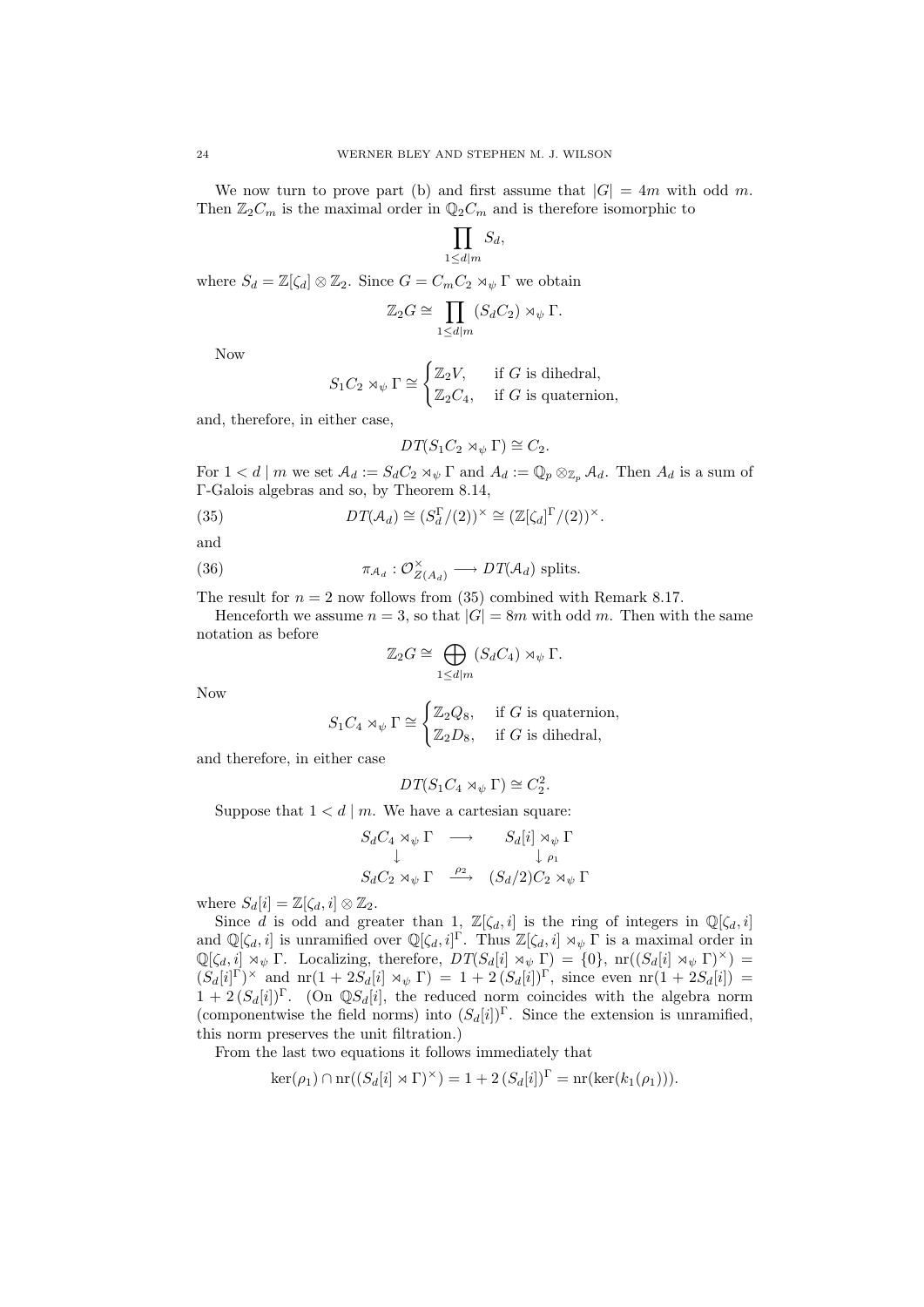We set  $S_d^+ := S_d^{\Gamma}$  and  $S_d^- := \{a \in S_d \mid \gamma(a) = -a\}$ , where  $\Gamma = \langle \gamma \rangle$ . It follows easily that

$$
\rho_1(\operatorname{nr}((S_d[i] \rtimes \Gamma)^\times)) = \{\bar{a} + \bar{b} \in \left(\frac{S_d}{(2)}C_2\right)^\Gamma \mid a \in S_d^+, b \in S_d^-, a + bi \in S_d[i]^\times\}.
$$

Since  $S_d$  is unramified over  $S_d^{\Gamma}$ , it is Γ-cohomologically trivial. Therefore, there exists for each  $b \in S_d^-$  an element  $c \in S_d$  such that  $\gamma(c) - c = b$ . It follows that  $b + 2c \in S_d^+$ , so that indeed

$$
\rho_1(\operatorname{nr}((S_d[i] \rtimes \Gamma)^\times)) = ((S_d)^{\Gamma}/(2) C_2)^\times.
$$

Therefore, from Corollary 8.11(ii), we have an exact sequence

$$
0 \to ((S_d)^{\Gamma}/(2) C_2)^{\times} \to DT((S_d C_4) \rtimes_{\psi} \Gamma) \to DT((S_d C_2) \rtimes_{\psi} \Gamma) \to 0.
$$

By (36) and Lemma 8.3 this sequence is split. Moreover, we have an exact sequence

$$
0 \to 1 + (1 - \sigma)(S_d)^{\Gamma}/(2) \to ((S_d)^{\Gamma}/(2) C_2)^{\times} \to ((S_d)^{\Gamma}/(2))^{\times} \to 0,
$$

where  $\sigma$  generates  $C_2$ . This sequence also splits since the first group is an elementary abelian 2-group (of rank  $\phi(d)/2$ ) and the third has odd order (since 2 is unramified in  $S_d$ ). Using the result and work of the case  $n = 2$ , the present result now follows.

As special cases we explicitly state

Corollary 8.18. Let  $p$  be an odd prime number and let  $G$  be a quaternion or dihedral of order  $2^n p$ . Then  $DT(\mathbb{Z}_p G)$  is isomorphic,

- (i) if  $n = 1$ , to  $\mathbb{F}_p^{\times}$ ;
- (ii) if  $n = 2$ , to  $(\mathbb{F}_p^{\times})^{(2)}$ ;
- (iii) if  $n=3$ , to  $(\mathbb{F}_p^{\times})^{(3)}$ ;
- (iv) if  $n = 4$ , to  $(\mathbb{F}_p^{\times})^{(5)}$  or  $(\mathbb{F}_p^{\times})^{(3)} \times \mathbb{F}_{p^2}^{\times}$  according as  $p \equiv \pm 1$  or  $\pm 3 \mod 8$ ;
- (v) if  $n = 5$ , to  $(\mathbb{F}_p^{\times})^{(9)}$ ,  $(\mathbb{F}_p^{\times})^{(5)} \times (\mathbb{F}_{p^2}^{\times})^{(2)}$  or  $(\mathbb{F}_p^{\times})^{(3)} \times \mathbb{F}_{p^2}^{\times} \times \mathbb{F}_{p^4}^{\times}$ , according as, mod 16,  $p \in {\pm 1}$ ,  ${\pm 9}$  or  ${\pm 3, \pm 5}$ .

**Corollary 8.19.** (i) Let G be quaternion or dihedral of order 60 then (a)  $DT(\mathbb{Z}_3 G) \cong (\mathbb{F}_3^{\times})^{(2)} \times (\mathbb{F}_9^{\times})^{(2)}$  and (b)  $DT(\mathbb{Z}_5 G) \cong (\mathbb{F}_5^{\times})^{(4)}$ .

(ii) Let G be quaternion or dihedral of order 84 then

(a)  $DT(\mathbb{Z}_3 G) \cong (\mathbb{F}_3^{\times})^{(2)} \times (\mathbb{F}_{27}^{\times})^{(2)}$  and (b)  $DT(\mathbb{Z}_7 G) \cong (\mathbb{F}_7^{\times})^{(4)}$ .

### **REFERENCES**

- [1] H.Bass: Algebraic K-theory, Benjamin, New York 1968.
- [2] W. Bley, R. Boltje, Computation of locally free class groups, in: F. Hess, S. Pauli, M. Pohst (Eds.), Algorithmic Number Theory, Lecture Notes in Computer Science 4076, Springer (2006), 72–86.
- [3] W. Bley, M. Breuning, *Exact algorithms for p-adic fields and epsilon constant conjectures*, preprint 2006,submitted.
- [4] W. Bley, D. Burns, *Equivariant epsilon constants, discriminants and étale cohomology*, Proc. London Math. Soc. 87 (2003), 545–590.
- [5] M. Breuning, PHD.
- [6] M. Breuning, D. Burns, *Leading terms of Artin L-functions at*  $s = 0$  and  $s = 1$ , preprint 2005.
- [7] D. Burns, Equivariant Tamagawa numbers and Galois module theory I, Compositio Math. 129 (2001), 203–237.
- [8] C. CURTIS, I. REINER: Methods of representation theory, volume I and II. Wiley, 1981 and 1987.